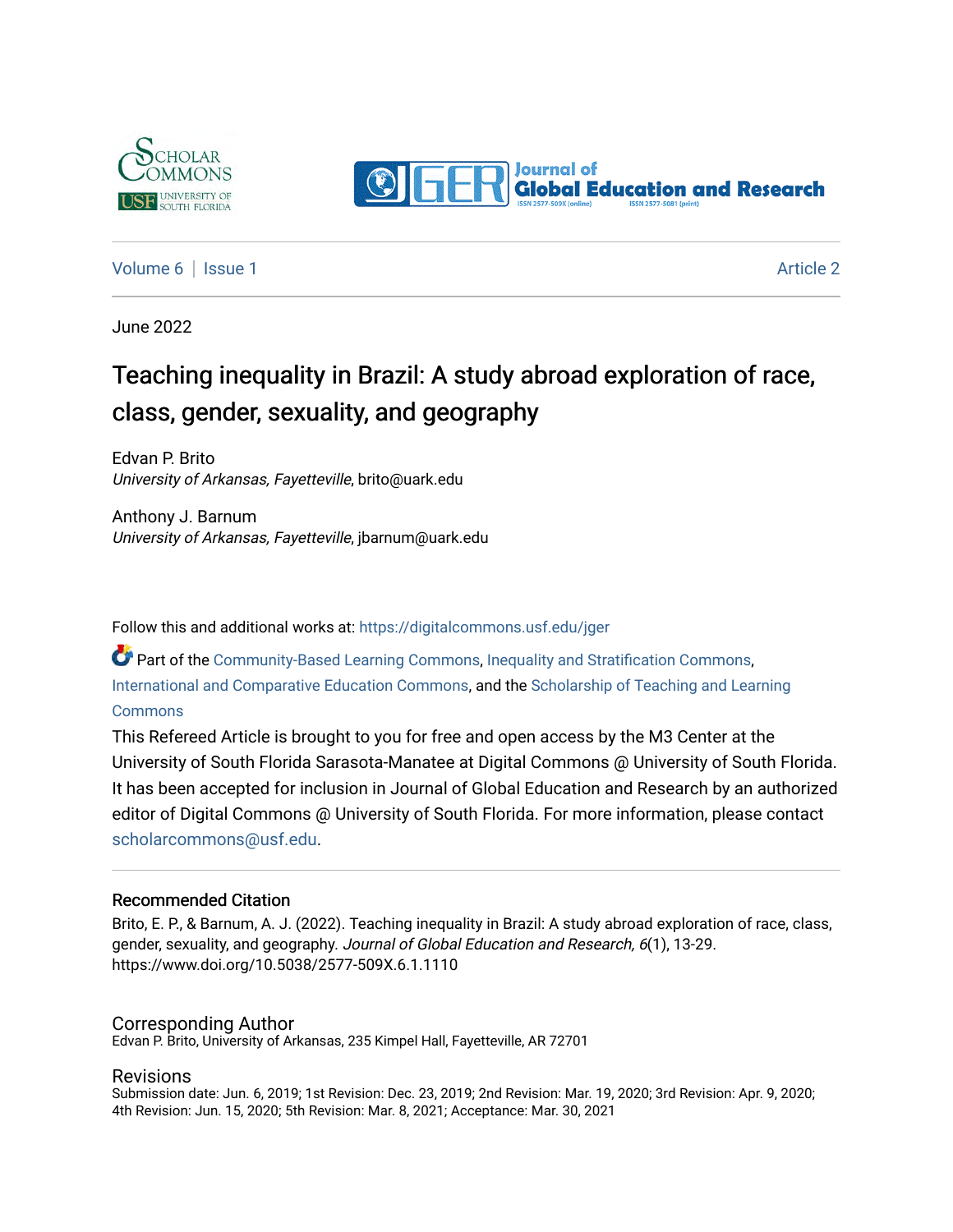# **Teaching Inequality in Brazil: A Study Abroad Exploration of Race, Class, Gender, Sexuality, and Geography**

# Edvan P. Brito<sup>1</sup> and Anthony J. Barnum<sup>2</sup>

Department of World Languages, Literatures and Cultures University of Arkansas, Fayetteville, United States 1 brito@uark.edu

Department of Sociology and Criminology University of Arkansas, Fayetteville, United States  $^{2}$ jbarnum@uark.edu

# **Abstract**

This paper presents and analyzes a case study of a five-week study abroad course called *Inequality in Brazil: An exploration of race, class, gender, sexuality, and geography*. The course was constructed to teach social inequality in the context of Brazil by using place-based and experiential learning within the framework of critical pedagogy (Freire, 1989). By examining inequality through the lens of culture and geography, students were empowered to become *student-teachers* in their explorations of race, class, gender, and sexuality as they linked theory to practice and lived experience. This paper provides an example of how study abroad can be used to teach about issues of inequality by partnering with community members to build learning environments where students and community members can all benefit.

**Keywords:** study abroad, experiential learning, critical pedagogy, social inequality, education, Brazil

# **Introduction**

This paper highlights principles of critical pedagogy (Freire, 1989) used to empower students participating in study abroad programs. In doing so, it presents and analyzes a case study of a fiveweek study abroad course called *Inequality in Brazil: An exploration of race, class, gender, sexuality, and geography*. Offered at a small liberal arts school for undergraduate students, the course consisted of study and travel to three major Brazilian cities in May and June of 2015. It was designed using Freire's *Pedagogy of the oppressed* (1989) to address the subject matter of inequality in Brazil, focusing on the themes of race, class, gender, and sexuality filtered through geography and migration. One of the main objectives of the course was for students to address these issues using a multidimensional analysis to better understand inequalities within local, regional, national, and global contexts and to be able to connect these levels of inequality to social forces. To reach this goal, a variety of place-based and experiential learning opportunities was given to students so that they could attain a higher understanding of inequalities both theoretically and as practiced and experienced within specific locations.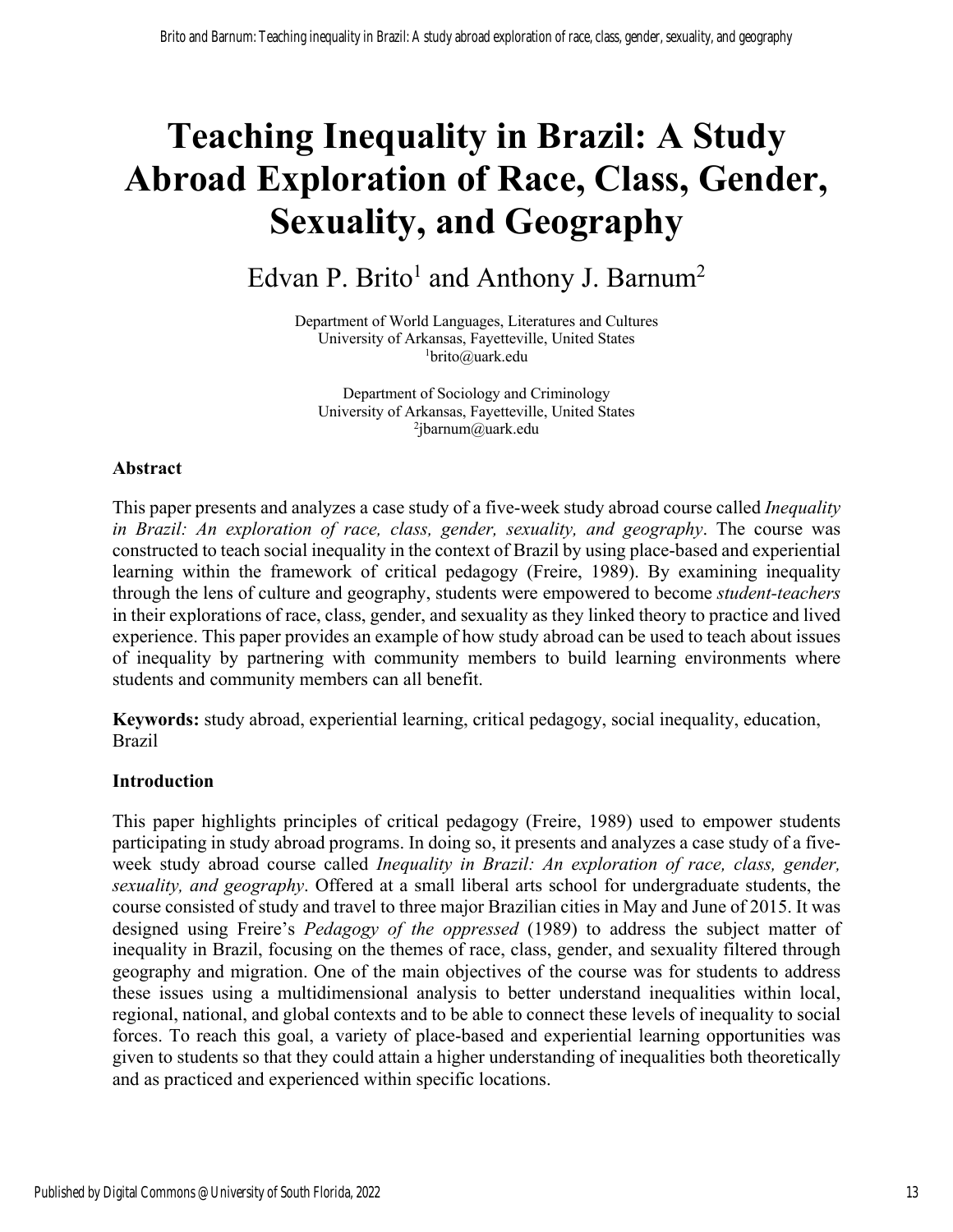# **Study Abroad, Experiential Learning, and Critical Pedagogy**

The emergence or intensification of international challenges over the last few decades has prompted more and more colleges and universities worldwide to respond to this call by preparing their students to become global citizens (Lutterman-Aguilar & Gingerich, 2002). To meet this goal, these institutions have internationalized not only their curricula but also their campuses, creating opportunities for students to participate in short- and long-term study abroad programs. Central to these initiatives is the idea that students will gain a broader and deeper understanding of local and global issues through their experiences while immersed in their host communities.

Within the experiential learning paradigm, experience and reflection play an important role in the learning process of individual students studying abroad (Huish & Tiessen, 2014; Kolb, 1984; Lou et al., 2012). Experiential learning theory, as conceptualized by Kolb (1984), brings together the insights and contributions from a number of 20th-century scholars, including Carl Jung, Carl Rogers, Jean Piaget, John Dewey, Kurt Lewin, Lev Vygotsky, Paulo Freire, and William James, who have "placed experience at the center of the learning process, envisioning an educational system that was learner-centered" (Kolb, 2013, p. 276).

However, Freire's work amplifies this shared vision by conceiving education as the practice of freedom (Hooks, 1994) and as a tool for social transformation (Huish & Tiessen, 2014; Marc, 2019). As Lutterman-Aguilar and Gingerich (2002) put it,

Freire brought to light the role that power plays in education and called attention to the ways in which the knowledge of certain sectors of society have been ignored and invalidated. His theory of liberatory education focused on developing educational methods that develop people's critical thinking skills through collective reflection and analysis upon the experience, or "dialogue." (p. 45)

In addition, Freire saw praxis—a reflective action that is transformative as it works to change the world through the application of theory—as the work that leads an individual to reach *conscientizacão*, or critical social awareness, becoming the means by which we as oppressors and oppressed alike liberate ourselves through the construction of a better society. For Freire (1989), pedagogy is a means for "making it possible for [women and] men to enter the historical process as responsible Subjects" (p. 20). He saw this process as one of teaching-learning and thus of catalyzing learning-teaching in others, leading to the development of critical consciousness. According to Freire, dialogue was of utmost importance, because it is only through actively listening to others that we as uncompleted beings can become better social beings. One can argue that this is accomplished through lifelong learning, but only as it is understood as an aspect of human praxis and the unity between action in and reflection on the world (Freire, 2006).

For the course Inequality in Brazil, one of its main goals was to move students beyond simply learning about inequality within a specific context, and to flip their roles as students to become what Freire (1989) terms *student-teachers*. Students were encouraged to take the readings and to create and re-create knowledge for themselves and each other in student-centered group discussions and dialogue (Freire, 1985). Therefore, this pedagogical style was chosen because "learning for the sake of praxis lends itself to more active and engaged learning and social action. When learning can be applied and shared, it amplifies itself and moves beyond an individual act and becomes an act of community building" (Barnum & Illara, 2016, p. 3).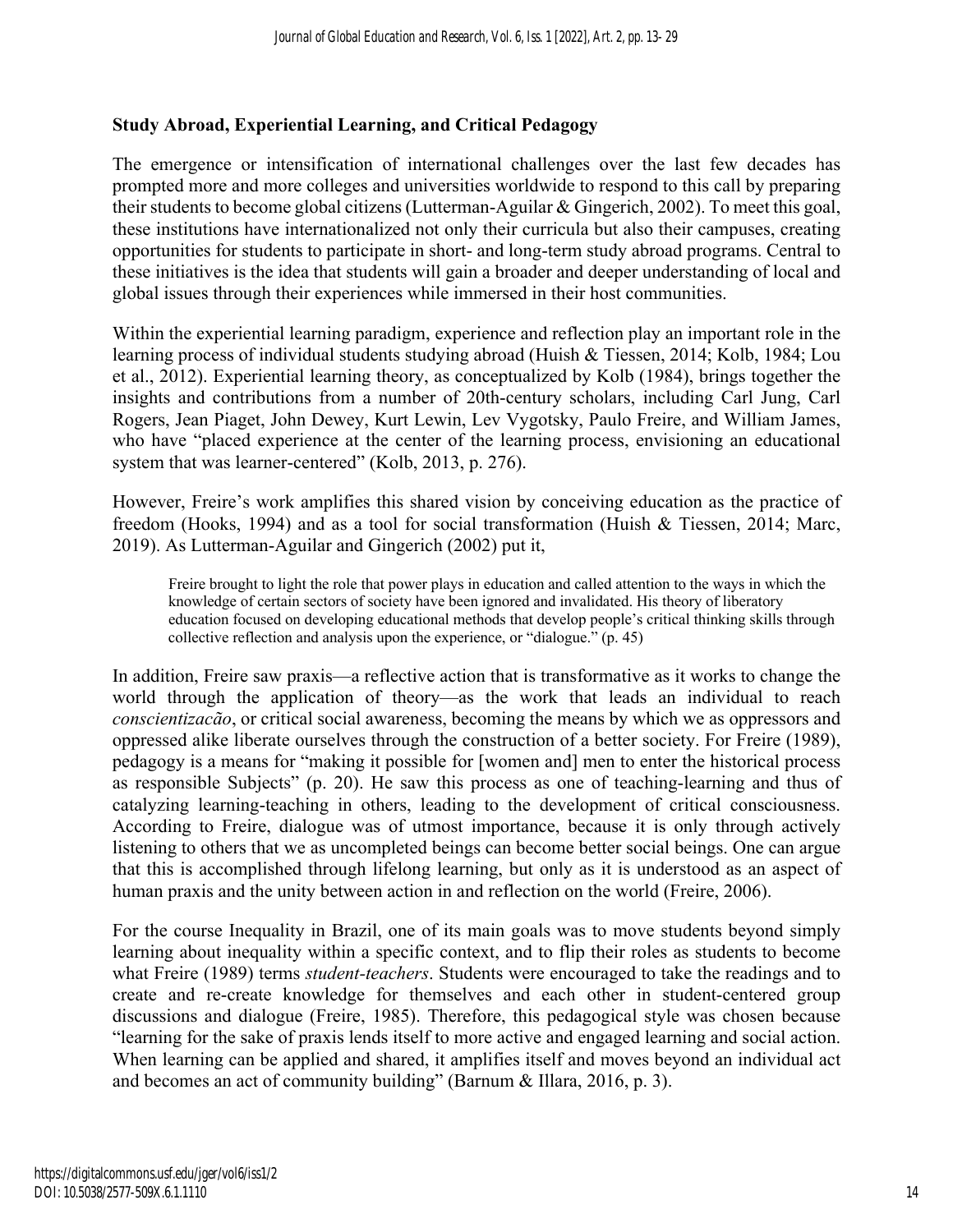# **Globalizing the Sociology Curriculum**

The push to globalize the sociology curriculum has been of concern for some time (Martin, 1996; Sohoni & Petrovic, 2010; Wagenaar & Subedi, 1996) and remains a priority for many institutions of higher learning (Acker, 2007). The importance of fostering critical thinking with a global perspective and the ability to function in a globalized world have been emphasized by many as a key component of a sociological education (Martin, 1996; Sohoni & Petrovic, 2010; Wagenaar & Subedi, 1996). In a more global world, students and their education must also become more global. Sohoni and Petrovic (2010) focus on the notion of *global perspective* and its incorporation into the sociology curriculum emphasizing the interconnectedness "between the local or national and the global" (p. 288).

Nevertheless, Martin (1996) hints at the inability of American sociology to see beyond itself and its borders due to its tendency to become parochial. Lie (1995) also addresses the danger of parochialism and reminds us that the origins of sociology are cosmopolitan as it pulls from a variety of thinkers in a variety of locations. Although these thinkers are often Eurocentric, they at least addressed nations and cultures other than their own. Despite that, Lie (1995) identifies isolationist tendencies within American sociology that may lead to an inability to engage intellectually across borders or that may make the discipline itself obsolete in a global world. Although many American sociologists conduct research and attend meetings internationally, the risk is present, especially in teaching as we sometimes tend to focus on what is *most relevant* or *of most interest* to students (Lie, 1995).

The use of study abroad courses as a means of globalizing the sociology curriculum is not new; however, its appearance in the literature is rare, especially within a developing world context (Fobes, 2005). Wagenaar and Subedi (1996), early researchers in the use of study abroad in a developing nation within the discipline of sociology, point out that one of the main strengths of study abroad in terms of globalizing the curriculum is that it "enhances multiculturalism" (p. 272) and leads to a "reduction of ethnocentrism" (p. 282). They point out the added strength of studying in a developing nation by noting the development of "greater depth by providing direct, contrasting experience with many basic sociological concepts" (p. 282).

Fobes (2005) addresses the learning experiences of students who do not speak the language of the nation in which they are participating in study abroad courses. Her suggestion is to use a *critical pedagogical approach* based on "Kaufman's (2002) four-point model of critical pedagogy" (p. 181). Fobes's case study of a study abroad course taught in Cusco, Peru, examines an application of critical pedagogy. She shows that using a four-point model of critical pedagogy based on "understanding, reflecting, analyzing, and engaging in social action" is successful in assisting students who do not speak the language of the community in which they are traveling or studying (p. 192).

Christiansen and Fischer (2010) take an interesting look at teaching a *sustainable green course* that also involves traveling between cities in the United States. They particularly address the importance of study-abroad programs and experiential educational opportunities in terms of recruiting and retaining students in sociology departments and the importance of these learning opportunities for imbuing sociology students with "arguably the most important perspective sociologists need to do their work—the cultural comparative perspective" (p. 312).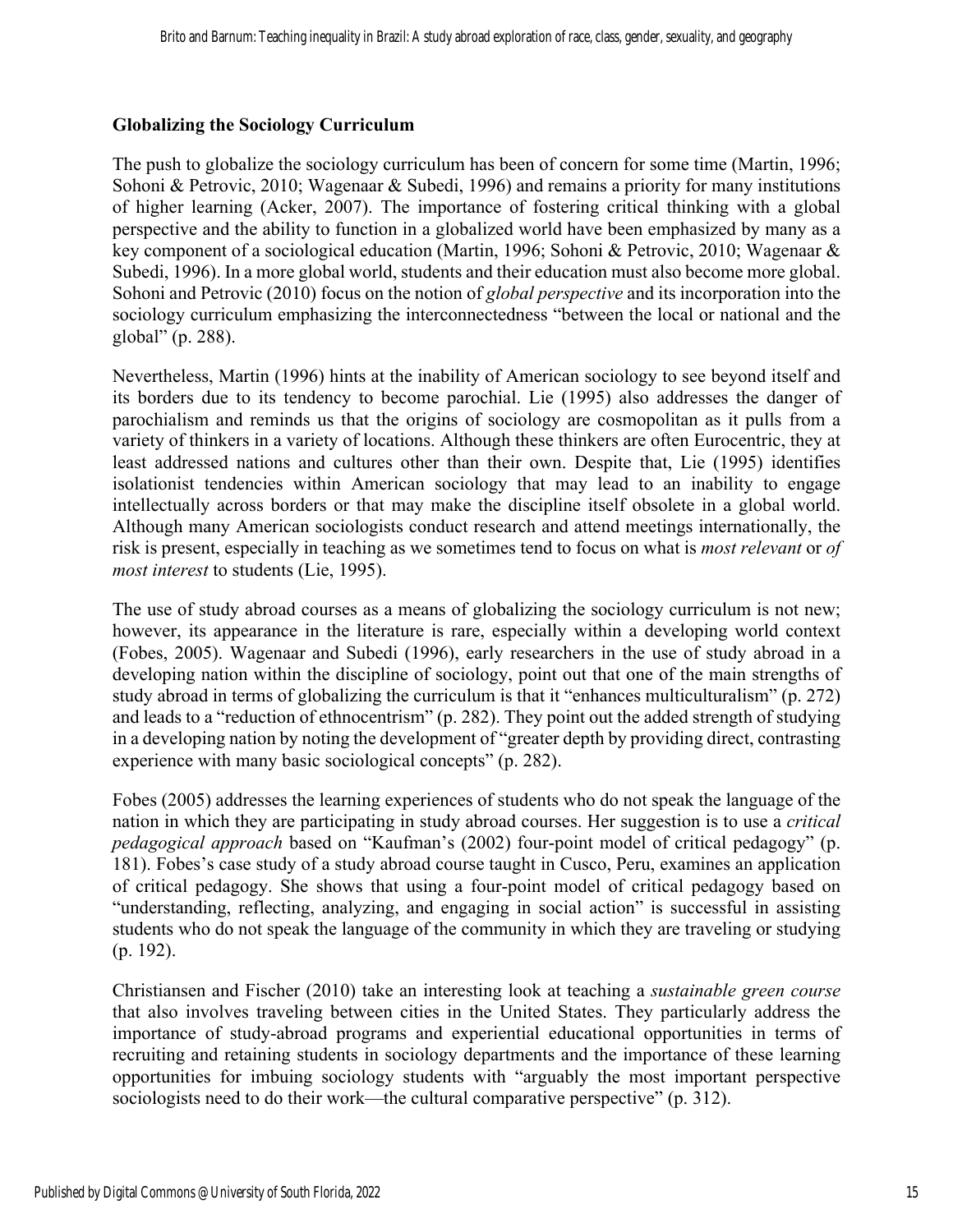Addressing some of these issues, the American Sociological Association Task Force on the Undergraduate Major (McKinney et al., 2004) makes sixteen recommendations to improve the teaching of sociology in the twenty-first century. Among them, numbers 8-13 are of particular interest to study abroad courses and courses addressing inequality. Recommendation 8 addresses race, class, and gender; Recommendation 9 looks at multiculturalism and cross-nationalism; Recommendation 10 emphasizes the multidisciplinary character of sociology; Recommendation 11 tackles diverse pedagogies; Recommendation 12 highlights community-based learning experiences and critical thinking; and Recommendation 13 points toward out-of-class learning experiences (McKinney et al., 2004). Considering these recommendations and the previous discussion, the Inequality in Brazil study abroad course was proposed with the goal of using the principles of Freirean critical pedagogy to engage students in the process of identifying and reflecting on issues of inequality in Brazil considering their cultural and historical contexts.

# **Methods**

In this section, we describe the main steps taken to prepare and execute the summer abroad course *Inequality in Brazil: An exploration of race, class, gender, sexuality, and geography.* First, the course was built using Dickinson College's substantial experience with study abroad programs. Dickinson ranks among the best colleges for study abroad (Pipia & Loudenback, 2016) and much of its success is because it has prioritized this component of its curriculum. Given the existence of this administrative infrastructure, the idea of creating such a class was based on the necessity of filling a gap in the college course offerings and connecting different majors and minor programs such as Sociology, Latin American Studies, and Portuguese and Brazilian Studies. Even though these programs offered classes covering distinct aspects of Brazil, including the society, the culture, the history, and the environment, no one in the college had ever explored these topics in a study abroad. Most of the remaining work for building the course was the responsibility of the professors who proposed and led it, specifically making use of the knowledge and networks of Edvan Brito, who is Afro-Brazilian. The purpose was then to build on students' personal and academic experiences by enhancing their theoretical and methodological knowledge with complementary research tools and exposing them to new and exciting learning experiences while in Brazil.

Participants represented a wide range of diverse backgrounds and experiences, much higher than the college as a whole. Our assumption is that self-selection played a role, especially considering how the course title may have aligned with the interests of certain students at a predominantly white institution. Our learning community consisted of us, the authors, in the role of teacherstudents, and eleven student-teachers. The teacher-students consisted of a white male sociologist and an Afro-Brazilian male linguist and Portuguese instructor. Of the eleven student-teachers, four were male and seven were female. A variety of ethnicities, races, and heritages was represented among these eleven students. One female was an international student from Singapore, two male students were of Dominican heritage, one male and one female identified as African American, one female was of the Navajo Nation, one female was of Jamaican heritage, one female and one male were of Mexican heritage, and one female was of Polish heritage. Six of the students were either immigrants or the children of immigrants. One student was a rising junior, and the others were rising seniors. (The only requirement of the program was that they had to have completed their sophomore year). The students ranged from upper middle class to working class, with most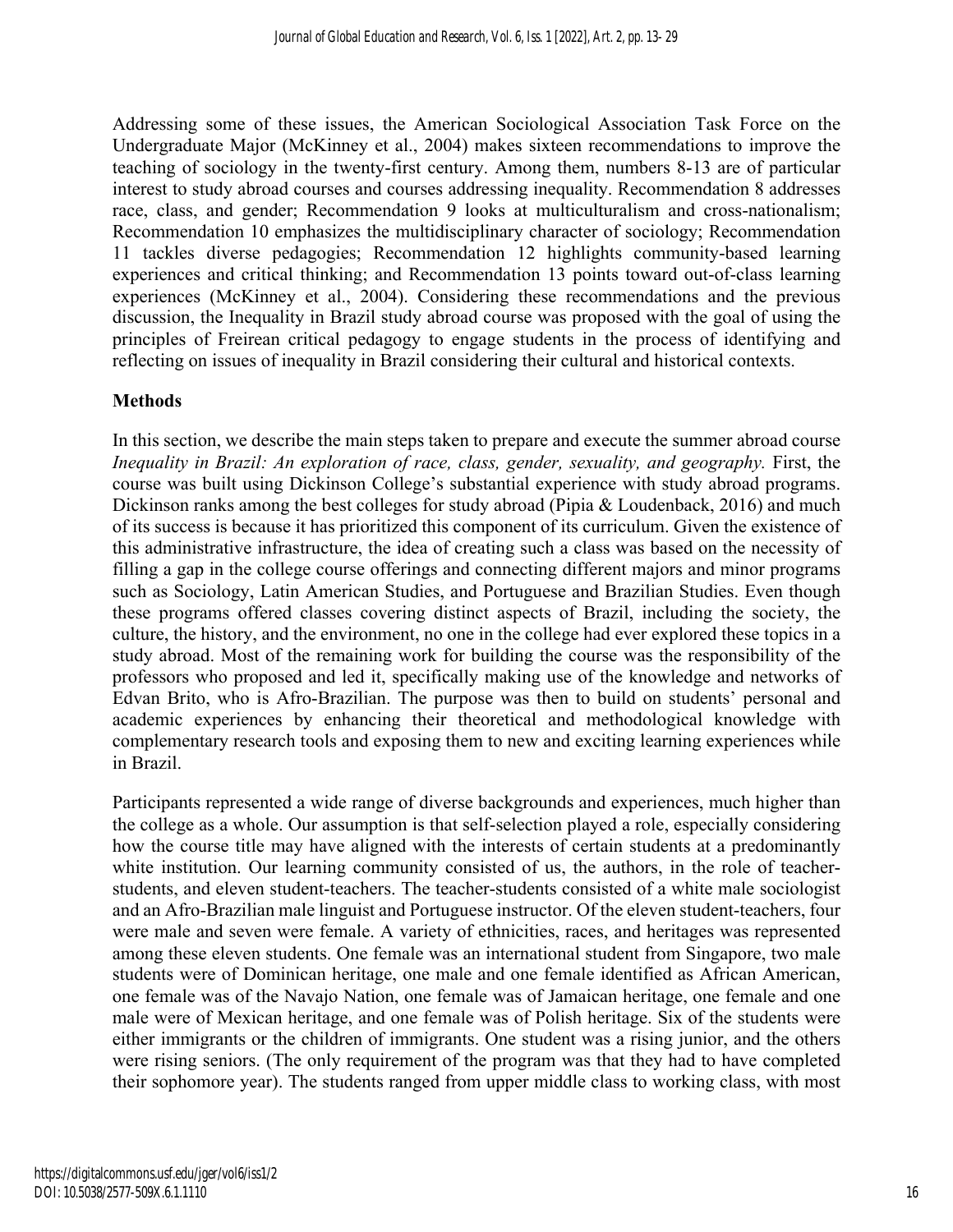being on the working-class end. For three of the students, this was their first time abroad. Many had experience either living overseas as children or visiting family abroad.

The course had four main goals. First, it took a critical look at the layers of Brazilian society that shape, construct, and inhibit life outcomes in terms of equality and inequality. Second, it examined how the most fundamental elements of social stratification (race, class, gender, and geography) function both separately and in tandem with organized systems of inequality in the Brazilian social, political, and economic contexts. Third, the course used theoretical and practical applications of stratification to evaluate how social constructions of difference influence social institutions and social policy and the effects they have on individual lived experiences. Finally, it considered how the forces of racism, sexism, and classism impact the attainment of basic needs, such as wages, healthcare, and housing. With this in mind, the next step was to create a list of five learning objectives based on both low- and high-level thinking skills (Anderson & Krathwohl, 2001; Bloom & Englehart, 1956), which could be used to measure how successful each student would be in meeting the course goals. Thus, by the end of the course students were expected to be able to:

- Recognize the historical contexts and transformations of issues of race, class, gender, sexuality, and geography and how they intersect in Brazil.
- Demonstrate a base of knowledge of various types of inequalities in Brazil from multiple perspectives addressing experiences of race, class, gender, sexuality, and geography.
- Analyze problems and solutions to inequality in Brazil as defined and carried out by residents and local, state, and national governments.
- Determine not only how issues of inequality are framed by different communities and different state governments, but also to what degree they have been successful.
- Compare and contrast the Brazilian experience with the U.S. experience in relation to inequalities of race, class, gender, sexuality, and geography.

To make sure the course goals and learning objectives would be met during our five-week stay in Brazil, we decided to include three major cities in our itinerary, namely Salvador, Rio de Janeiro, and São Paulo. Due to Brazil's unique history, these cities were chosen for both their historical and contemporary importance, including their representation of the racial diversity of Brazil. Activists in the Black movement have adopted the terms *Black* (*negro/negra* in Portuguese), *Afro-Brazilian*, or *Afro-descendant* to refer to individuals or groups who self-identify as both Black (*preto/preta*) and mixed (*pardo/parda*) in the census (Dos Santos & Anya, 2006; Telles, 2004). Following this trend, we use the word *Afro-Brazilian* throughout this paper to collectively refer to these two census categories. According to the 2010 Census (Brazilian Institute of Geography and Statistics, 2011), São Paulo has the largest population among the three cities, with 11.2 million people. Even though this city has the smallest percentage of Afro-Brazilians (about 37%), it still has the largest Afro-Brazilian community in the country (4.2 million people). Comparatively, Rio de Janeiro has a population of 6.3 million people, of which about 48% are Afro-Brazilian, while Salvador has the smallest population, 2.7 million inhabitants, but the largest percentage of Afro-Brazilians, representing about 80% of the city's population. Next, we present more detailed information about these three cities along with examples of learning activities in which we engaged our students for the course to meet its pedagogical goals. In each of the three cities, we met and interacted with teachers, students, and community leaders.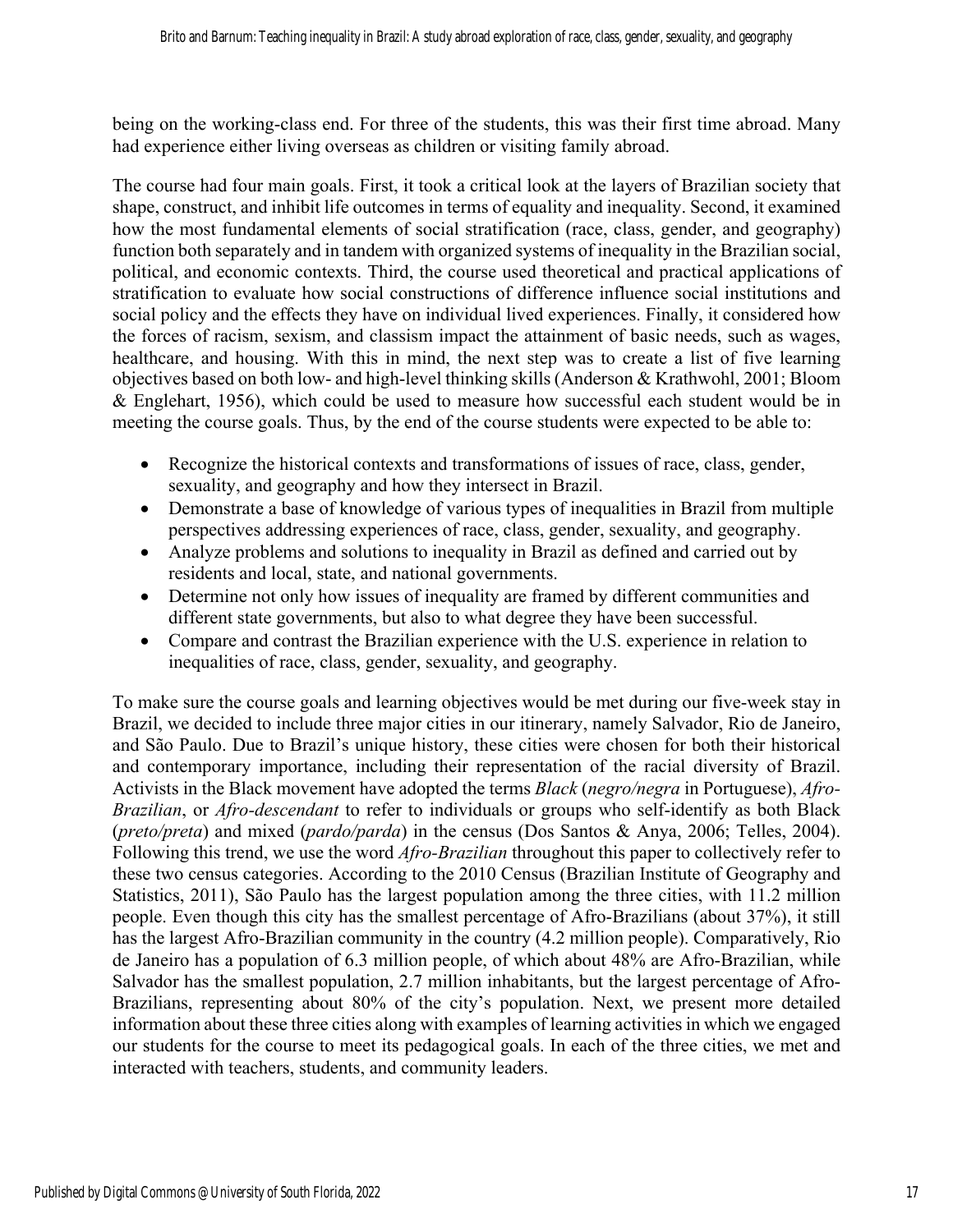# *Salvador*

Salvador was the first capital of Brazil. When Salvador was capital, the Brazilian economy was based on sugarcane and the institution of slavery. Today, the wealth of that time can be seen in the many Catholic churches full of gold decorations, which can be contrasted to the Catholic churches traditionally reserved for the enslaved people which are without gold. The city is also the home of Candomblé, the Afro-Brazilian religion. To appreciate the richness of Salvador's history and culture, a number of visits to historical sites and talks with academics and non-governmental organization (NGO) representatives were scheduled, including a center of Candomblé (*terreiro de Candomblé* in Portuguese), Pelourinho (the old slave market and a UNESCO World Heritage Site), the Catholic church reserved historically for enslaved people which today holds mass with Afro-Brazilian music, a school of capoeira (an Afro-Brazilian martial art), and the Steve Biko Institute (an education center for Afro-Brazilians). We also made a trip to Cachoeira (a colonial city with a strong Candomblé tradition, and important to Bahian independence) and spent time in Quilombo do Alto do Tororó (a village founded by fugitives from slavery).

# *Rio de Janeiro*

In 1763, the capital of Brazil moved to Rio de Janeiro, which became the country's second capital. Rio de Janeiro is a city built on a European model that excluded the indigenous and the African elements of the Brazilian culture. It served as the home of the Portuguese royal family from 1808 to 1821, as they escaped Napoleon's invasion. During these 13 years, Rio de Janeiro was the capital of not only Brazil but also the Portuguese Empire, becoming the only European capital to be outside of Europe. Rio de Janeiro is the second most popular destination for migrants in Brazil. It is also the traditional birthplace of favelas, following the freeing of the enslaved people in 1888. Today it is home to over 1,000 of these communities. The city is also known for its Carnival, the largest in the world. However, at the production site for the Carnival floats and costumes, you will find many Afro-Brazilians working on the construction, but few of whom will participate. Our activities in Rio de Janeiro included guided visits to the Native People's Museum (*Museu do Índio*), the Favela Museum (*Museu de Favela*), a community organized and run establishment, and the National History Museum (*Museu Histórico Nacional*). Students also visited Criola, an NGO focusing on race, gender, and class; the Saint Christopher's market (*Feira de São Cristóvão*), a cultural market catering to Northeastern Brazilian immigrants. They also attended lectures with a public-school teacher, a representative of the Brazilian Institute of Geography and Statistics, a scholar and activist who advocates for transgender people's rights, and a representative from the Black Pages Brazil, an NGO that works with and empowers Afro-Brazilian entrepreneurs.

# *São Paulo*

São Paulo is the largest city in Latin America. It is the industrial center of Brazil and, as such, it is a destination for migrants from all parts of the country. It is often referred to as the New York of Latin America. São Paulo is home to the largest Japanese community outside of Japan and also has a large Italian community, a large Afro-Brazilian community, as well as Brazilians of different European national origins. While there, we visited the Museum of Afro-Brazilian History and Culture (*Museu Afro-Brasil*), the Portuguese Language Museum (*Museu da Língua Portuguesa*), the São Paulo State Immigration Museum (*Museu da Imigração do Estado de São Paulo*), the Brazilian stock exchange (BOVESPA), a public school located in the metropolitan area of the city,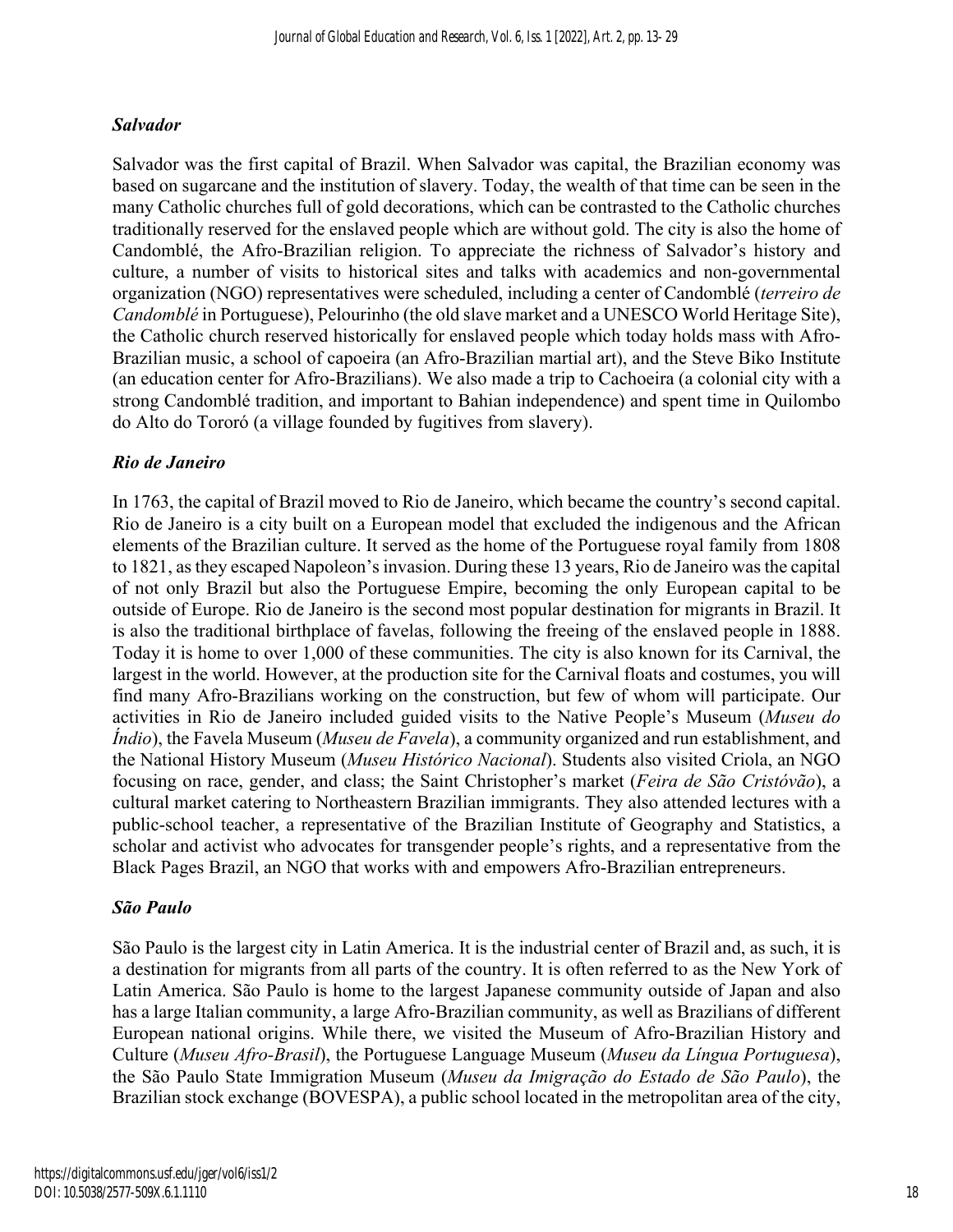and the Favela of Canindé, the place where Carolina Maria de Jesus, the author of *Child of the Dark,* spent most of her life. During these visits, students were able to talk with and interview scholars and representatives from NGOs working in the areas of race, class, and gender. Other activities included participant observation in the world's largest LGBTQ Pride Parade in São Paulo, a guided tour to the downtown area, calling students' attention to the sites that have a strong connection with slavery in the past and the ongoing presence of immigrants from all over the world, as well as a meeting with past and present volunteers and students of Bonsucesso Community Course (*Cursinho Comunitário Bonsucesso*), a community based organization that prepares Black and poor high school graduates for the entrance exam in public and private universities.

After finishing the itinerary and the list of daily activities for the five weeks of the course, we had to decide on how we would make sure students were making progress in terms of achieving the course goals and learning objectives. This concern led us to think of different formative and summative assessment tools. The summative assessment consisted of a final paper while the formative assessments included comparative film reviews, daily debriefings, and blog and photo essays. There were two film reviews that students were required to do prior to our departure for Brazil. The strategy of having students turn in these reviews before leaving the United States was very helpful as they provided some examples of key sociological and cultural elements that would be covered during the course. Importantly, it minimized the number of assignments students would have to complete while traveling and keeping up with an intensive daily routine. The end-of-day debriefings were used to provide students some time to reflect on the activities of the day in relation to the required readings (see Appendix A). The daily debriefings not only helped us keep track of their overall participation and engagement in the activities of the course but also gave them some time to discuss the possible topics they would explore in the blog and photo essays. The daily debriefings were also where we discussed course readings that we could then link to the sites and presenters we were visiting and meeting (see Appendix B). For the blog and photo essays, students were assigned specific days to work in teams of two to write an entry for the course blog, which can be accessed at http://blogs.dickinson.edu/inequalityinbrazil/. These teams would oversee documenting the day's events and learning objectives. While one team member was in charge of taking photos of group activities, paying careful attention to organized events and interactions with our Brazilian hosts, the other was responsible for writing up the day's activities, explaining both what we did for that day and how they linked to the various assigned readings for that particular topic. Blog entries were approximately two pages double-spaced per day and team members had to work together to ensure they had pictures to support the blog. While writing their blog entries, students were encouraged to incorporate ideas from, and properly cite, the course readings, the guest lecturers, and their classmates. Because the blog and photo essays represented the most effective form of assessment in our course, we had decided to use them as the main source of data to measure how successful the course was in achieving its goals and learning objectives. The next section is an analysis of the students' blog and photo essays.

# **Analysis**

This section of the paper addresses each of the five learning objectives established in the methodology by excerpting students' work to provide qualitative evidence that these objectives were or were not met. As previously mentioned, each day two students wrote a blog entry, which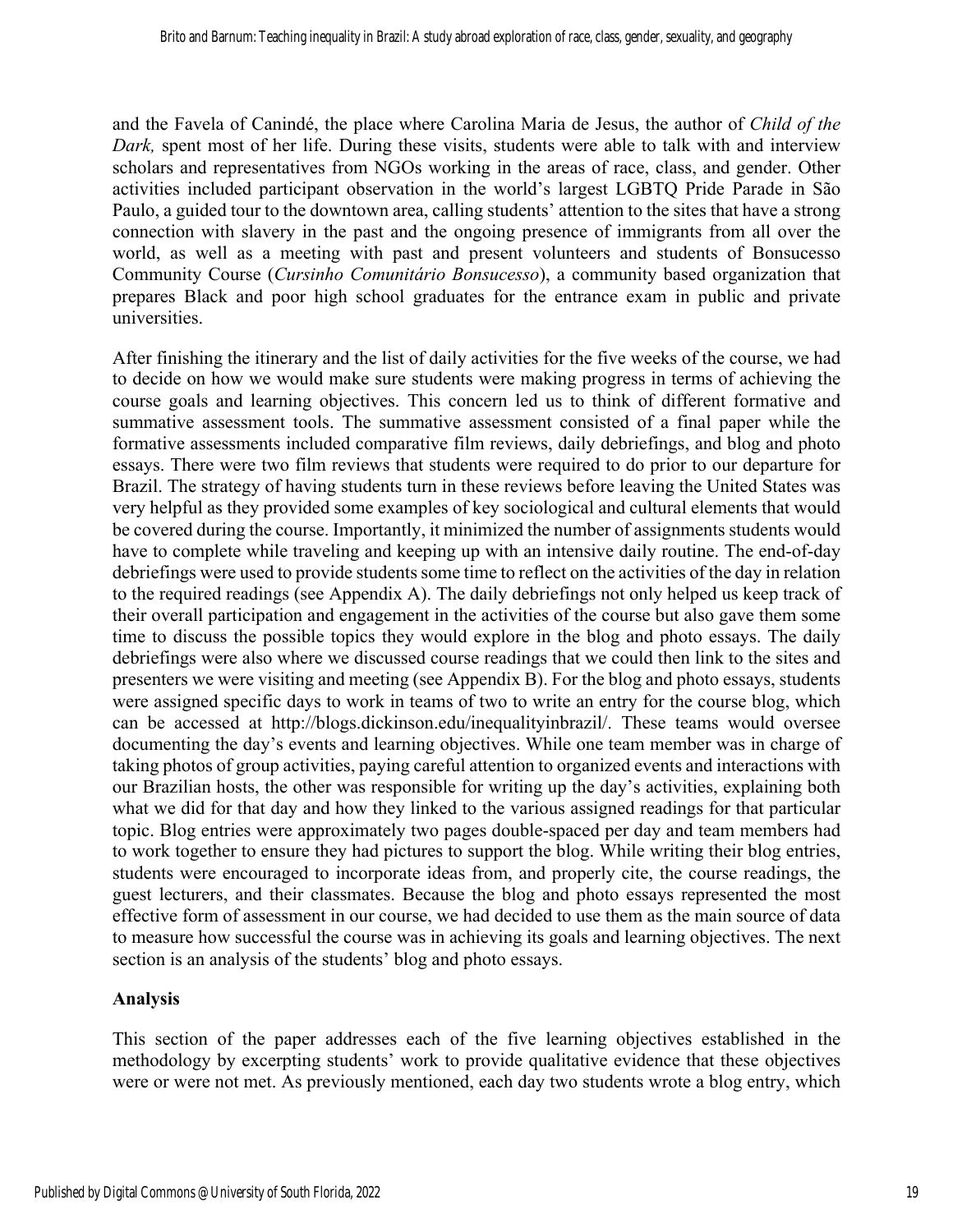was expected to cover the main topics discussed and reflect both the theoretical readings and the experiential learning activities. Blogs were read and coded based on the learning objectives.

*Learning Objective 1.* Recognize the historical contexts and transformations of issues of race, class, gender, sexuality, and geography and how they intersect in Brazil.

To meet our first objective, students had to build their foundational knowledge. Although many of the students were familiar with concepts and issues of inequality and colonialism, we wanted to make sure they acquired a working knowledge of the subject matter in terms of historical context and social change through time. We addressed this objective in numerous ways, such as discussing the reading materials, doing city tours in historical areas, and visiting museums and local organizations. Pineda (2015) illustrates, "Upon our visit to the Museum of National History, we were able to trace the history of Brazil from its indigenous roots to its European colonization and thereafter, the expansion of slavery" (para. 4) In addition, students were always reminded to pay attention to how inequalities of class, race, gender, and sexuality intersected in the various places we visited. This is exemplified in Pulz's (2015) comment about the demographic distribution of the beach goers in Rio de Janeiro. She says, "We saw inequality among the street vendors versus the people who walked around for pleasure on the beaches. Oftentimes, the street vendors are dark skinned working long physically tiring hours because this is how they can make a living" (para. 2) Students were able to build a working knowledge of Brazil much quicker due to the visible and physical aspects of museums and cultural immersion in the community.

Additionally, the dynamic of power in the context of culture as it applies to race and geography was pinpointed by Heredia (2015a) on his blog entry completed after a visit to the Pinacoteca of the State of São Paulo. He says:

Two of the pieces that stuck out the most to me were "Africa" and "America," by Stephan Kesller [sic]. These paintings were made in the 1600s, and they depict European contact with African and Native American communities, respectively. In "Africa," the artist depicts a peaceful encounter between a European and an African man, and they are surrounded by symbols and participants of "African" culture. First, this painting conflates the entirety of the continent into a homogenous "African" culture. The painting also suggests that interaction between these two groups was as peaceful as the painting depicts. The second painting shows a similar interaction between the European and Indigenous populations. In addition, in the center of the painting, there is a fire pit cooking human body parts. This perpetuates the stereotype that indigenous people around the world are cannibalistic, wild people that needed to be guided by European powers. As we left the museum, I thought about people of color's long history of oppression, and how much work still needs to be done today to continue to liberate the most disenfranchised individuals in our communities. (Heredia, 2015a, paras. 6-7)

In this statement, we see the application of a critical lens in analyzing the play of representation of race and events within socially constructed geographies, but we also see at the end of this text the manifestation of *conscientização*, as the student links to the "history of oppression" and the work needed to "liberate … our communities" (Heredia, 2015a, para. 7). Evidence of students' recognition of the historical context and transformation of the issues examined throughout the course appeared mostly when they were describing the activities in which they participated. Importantly, students also began to make connections between history and lived experience.

As we approached Cachoeira, there were a series of independent black female merchants on the sides of the highway selling freshly cut sugar canes in plastic bags. In an interesting socio-historical connection, it reminded me of the "sugar planting colonists", specifically the Portuguese in Brazil, who controlled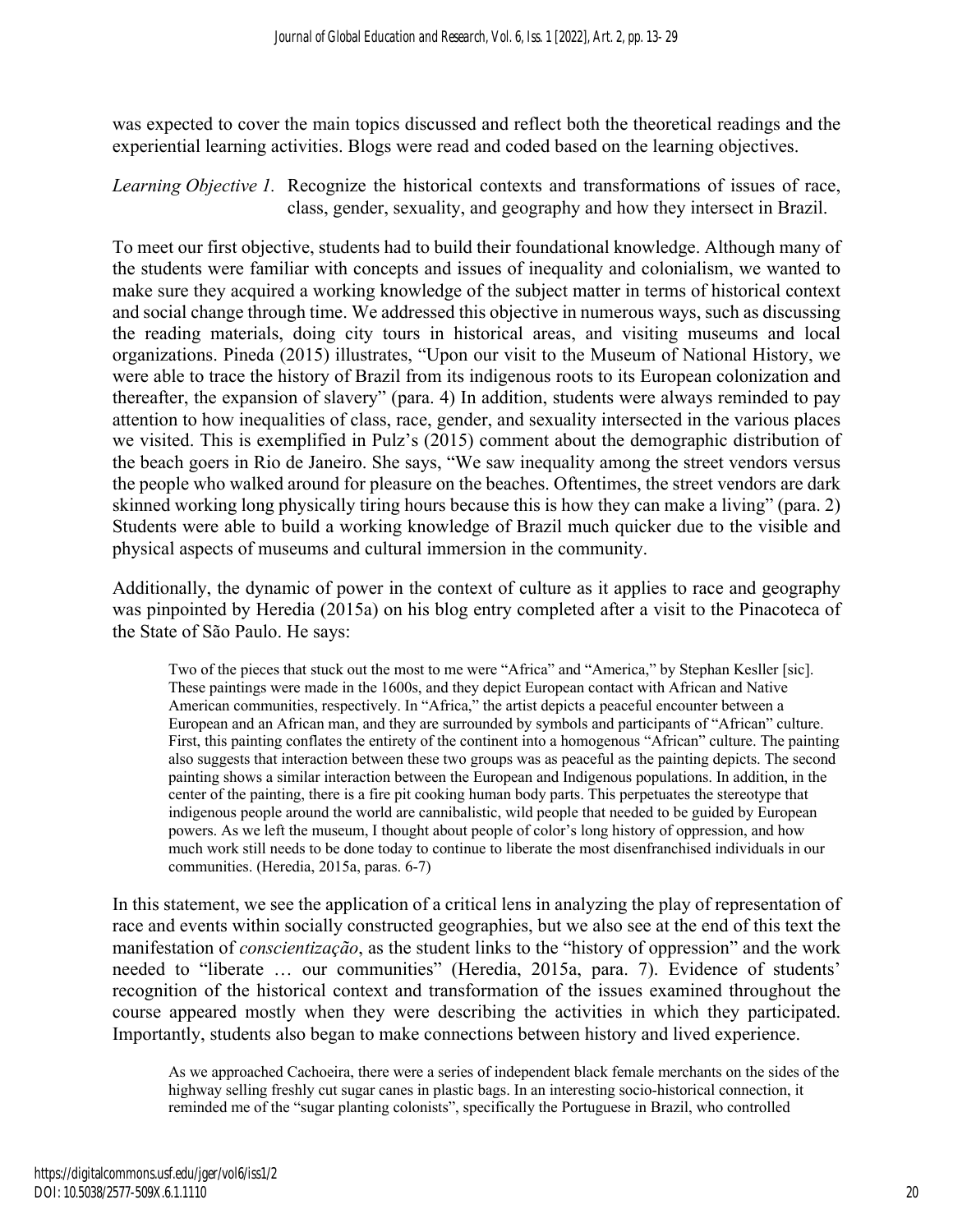indigenous and African bodies to work the sugarcane plantations from the early 16th to late 19th century (Skidmore, 2010, p. 34). Sugar cane remains and continues to be one of the few sources of income for many poor families who survive on agricultural produce. (Estrada, 2015, para. 2)

This excerpt is especially important as it shows the student taking in new information from class readings and applying it to what they had witnessed. By taking in knowledge and linking it to phenomena, the student has demonstrated *conscientização*, or as Freire and Macedo (1987) put it, learning to read not only the word but the world. In addition to being able to identify historical contexts and transformations of issues of race, class, gender, sexuality, and geography and how they intersect in Brazil through visual representations in museums and lived experience, students were also able to begin identifying these positions in relation to our second main objective discussed next and can also be seen in Estrada's (2015) comment above.

*Learning Objective 2.* Demonstrate a base of knowledge of various types of inequalities in Brazil from multiple perspectives addressing experiences of race, class, gender, sexuality, and geography.

We saw Estrada (2015) making the links between race, class, gender, and geography. As students became grounded in understanding the historical context and the social changes in relation to these issues, they began analyzing different social positions and examining how they are experienced in society.

Walking through the favelas today put into perspective how residents of the favelas have so little; yet, have a sense of pride beyond description. The data revealed that in comparison to Brazilians outside of the favela they have poorer education, less access to clean water and extremely higher home density. Still individuals from the favela organize, educate, and in their own way, rise up every day. Our interactions with the favela today were a reminder of the true beauty that lies beneath the struggle for a dignified life. (Hill & Estrada, 2015, para. 6).

Here we see Hill and Estrada (2015) honing in on concepts such as "pride," the ability to "rise up," and "the struggle for a dignified life" (para. 6). These examples are evidence that the students have moved beyond a simple knowledge or documentation of experience and are understanding experience as a process rooted in reality, but changeable and contested. Acquiring a base knowledge about the different kinds of inequality also meant that students were incorporating the language that could help them translate into words specific aspects of the host country's culture. Syniec (2015) exemplifies this change by describing her witnessing a name-calling incident involving two middle school students in one of our visits.

A girl shouted across the room at another student, "Favelado!" This is a term that is associated with someone that lives in a Favela. The word "favela" itself is very discriminatory and associated with someone coming from the lower class. We've learned from our visits to favelas, that the word "communities" is a word that is more synonymous with the citizens and their homes; whereas the word "favelas" has a negative connotation. (Syniec, 2015, para. 2)

This example illustrates how exposure to cultural exchange via immersion programs such as this can be a way for students to acquire important information that can help them become more sensitive towards issues that affect marginalized groups in various communities. Furthermore, the foundational knowledge that students get from the readings, the group discussions, and the interactions with the local people allows them to experience the culture from a more critical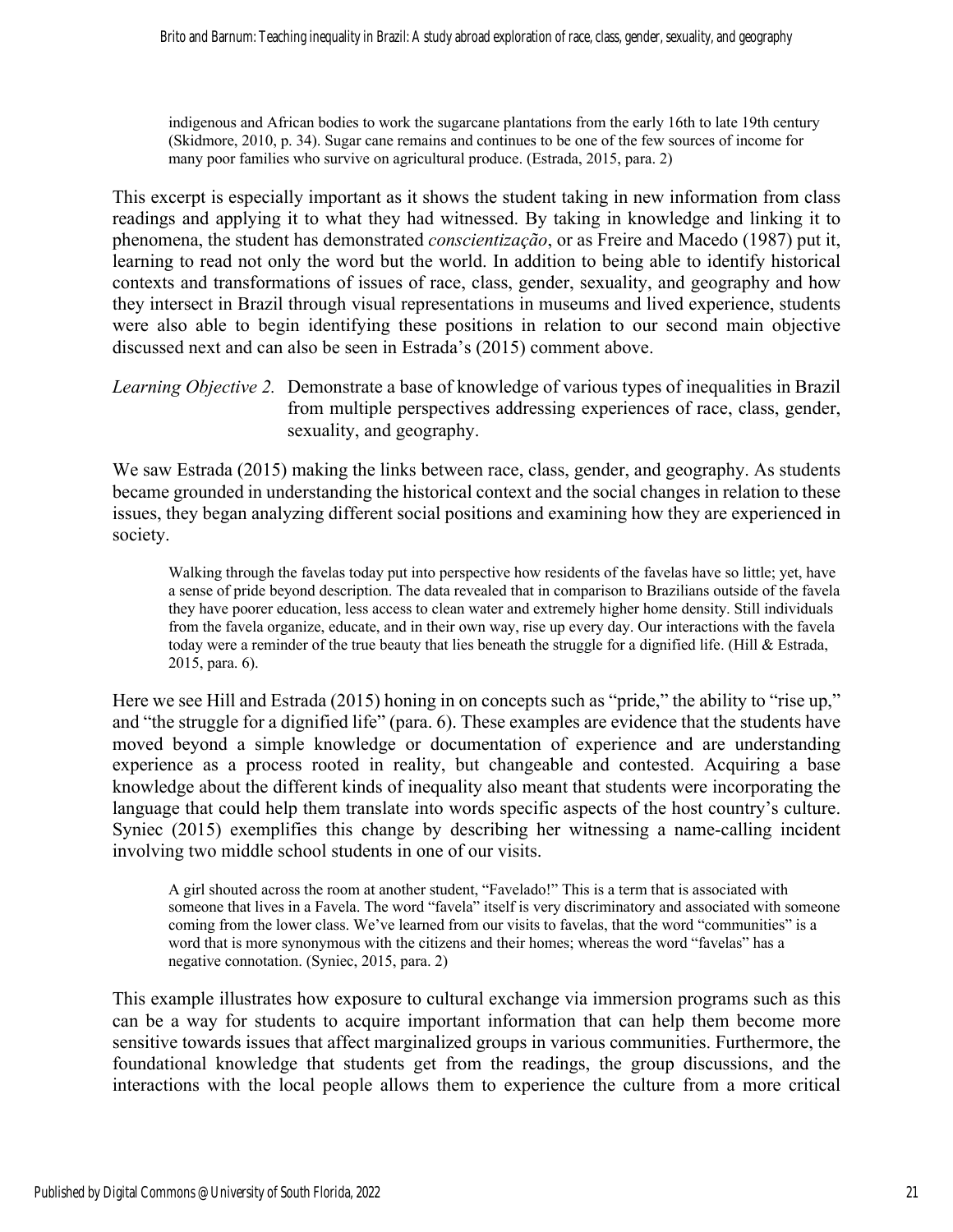standpoint and to see things beyond their first appearances. McSeed (2015) provides an example of that when she talks about the Gay Pride Parade in São Paulo:

[T]he parade is raising awareness about different sexualities however, after the parade, these individuals whose sexual orientation is not heteronormative is suppressed and continues to be suppressed until the socially sanctioned times of transgression such as Carnival or the gay pride parade. (McSeed, 2015, para. 2)

McSeed acknowledges that although framed as an event of acceptance, the Pride Parade is not reflective of a general acceptance but rather a moment outside of the norms of society, a type of carnival, or an exception to the rule. In addition to having a more informed interpretation of cultural events, students were able to describe the relationships among a set of elements that are part of a given social problem. When describing some of the points discussed during a visit to an LGBTQ non-governmental organization in Salvador, Rodriguez (2015) calls attention to how race and class can be related to gender and sexuality, specifically in the case of White LGBTQ members.

It's important to note that even in the LGBTQ community race and class privilege shelters these upperclass individuals from the discrimination and violence that many working class individuals face. (Rodriguez, 2015, para. 4)

By identifying race and class privilege, Rodriguez demonstrated the variety of experiences within groups, pointing out the inequality within inequality. The students used a variety of strategies to demonstrate they had some knowledge of the various types of inequalities covered in the course. In analyzing the students' blog entries, this learning objective was met through the definition of concepts and keywords, the explanation of the interconnectedness among elements related to inequality, and more importantly the application of this knowledge in the interpretation of events that happened during our time in Brazil.

*Learning Objective 3.* Analyze problems and solutions to inequality in Brazil as defined and carried out by residents and local, state, and national governments.

By putting students in situations where they interacted with community members, we hoped to expose them to the local analysis of problems and their solutions. Hill (2015a) noticed the hope present within communities when we visited Canindé, a favela in Sao Paulo, and the role it plays in motivating individuals and communities to work towards solutions.

One of the major things that I took away from the presentation was when the community Center director Wilson said: "When you come back it will be better." That statement made me realize that the community has a level of resilience that allows them to create change. (Hill, 2015a, para. 4)

In this instance, Hill (2015a) focused on a belief of both the center director and of himself in the idea of progress, in positive transformational change, and in the capacity of residents to organize and work together to improve their situation. Students began to identify social problems as being framed from different actors' perspectives and also how the solutions can be vastly oppositional. The following excerpt illustrates how local community members framed a social problem but also how government actors were working in an oppositional nature with a different definition of a social problem. By having students in a contested space, they were able to see how a particular location can be defined and framed in completely different ways by opposing actors—in this case, the local members of a *quilombo*, a traditional Afro-Brazilian community formed by fugitives from slavery, and the Brazilian Navy.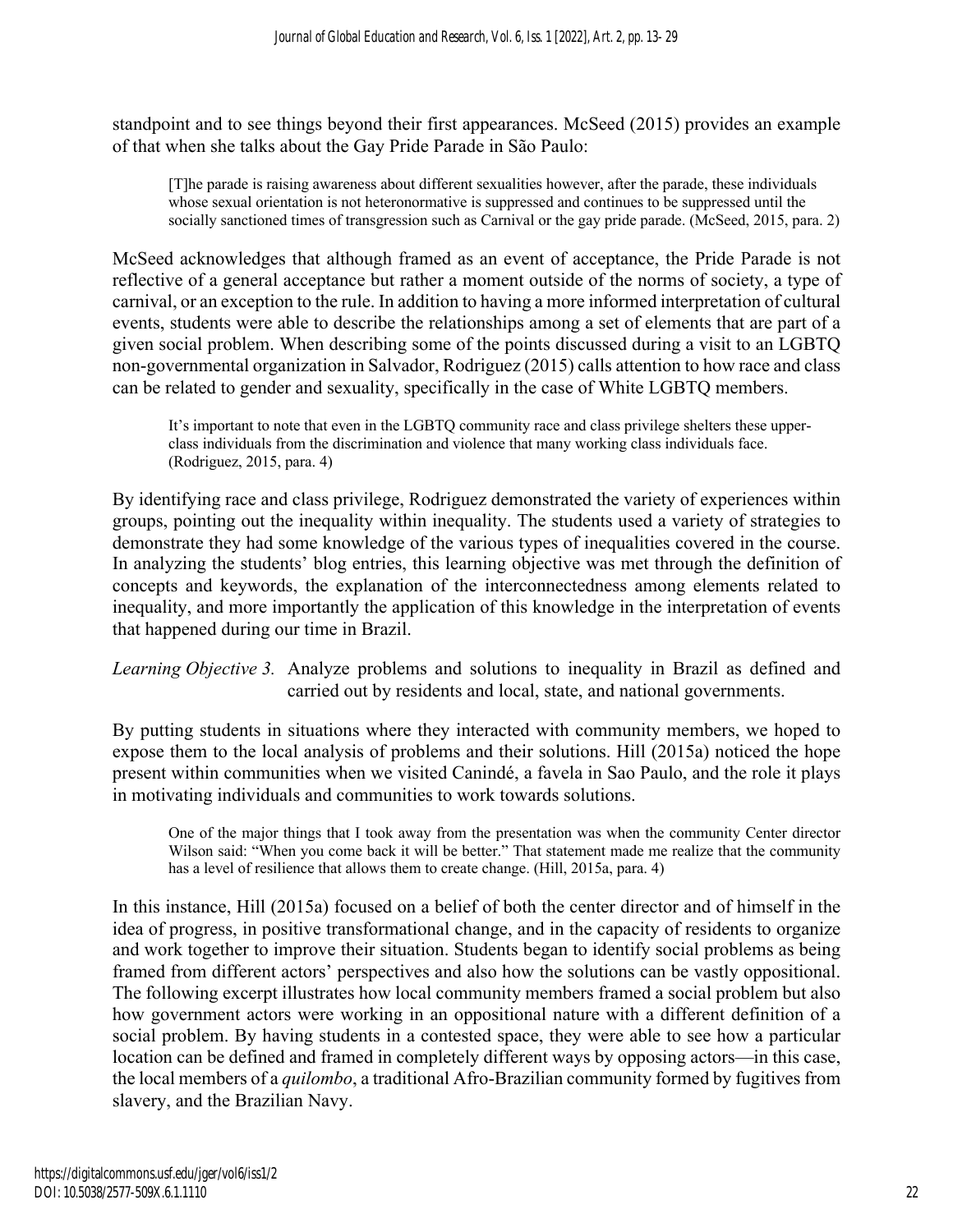After we ate, one of the women in the community came out and spoke to us about the history of the village and the current problems that they face. One major problem was the privatization of public space around the community. Their traditional lands have been taken by the Brazilian Navy. It has gotten so extreme that they have fences which represent what land is theirs and what land is the government's. Marines even sometimes patrol the community with guns just to intimidate community members in the hopes they will move. This fence separates the community from the soccer field, fishing routes, their farmlands and even access to the city. (Hill, 2015b, para. 3)

This excerpt shows us that, in this case, the actual geography of this community and their traditional lands are being defined for different use values, creating a conflict of interests. On one side, a traditional Afro-Brazilian community who frames the problem in terms of their rights to land used for recreation, their livelihoods, and access to the city and all it entails (see Harvey, 2012). On the other, the Brazilian navy, in their role of national institution occupying land to build a base on what they defined as undeveloped and underused land. By the end of the study abroad, students began to realize the importance of both cultural and structural explanations of inequality as seen below.

Unfortunately, in Brazil, the system often triumphs and sets many obstacles that limit the education that people pursue. Of the youth we encountered in the favelas/communities, it is likely that only a small handful will make it through high school. As for the students we met through the organizations, they had a certain fire in them to succeed. (Foong, 2015, para. 5)

Foong's end of the study abroad reflection identified the structural barriers to individual success and the relatively small number of individual success stories that can be attributed to individual agency. Foong compares the life chances of those from favelas and the barriers of class, race, and geography and the exceptions visible through those students able to take advantage of NGOs to better their chances of success.

*Learning Objective 4.* Determine not only how issues of inequality are framed by different communities and different state governments, but also to what degree they have been successful.

Before and during our stay in Brazil, students were introduced to a variety of accounts on issues of inequality embedded in the Brazilian society via original texts written in English or translations of texts originally written in Portuguese. Even though these sources were essential to understanding some of the complexities around the issues of inequality discussed in the course, it was expected that students should be able to determine how different communities and government officials framed issues of inequality on their own terms, evaluating how successful they were in doing so. Nevertheless, based on the content of the blog, we did not find strong evidence that this learning objective was met.

*Learning Objective 5.* Compare and contrast the Brazilian experience with the U.S. experience in relation to inequalities of race, class, gender, sexuality, and geography.

Students had an a priori working knowledge of race, class, gender, sexuality, and geography in the U.S. context and we wanted them to think about their ideas and about what they would encounter in Brazil before arriving. Having had the students watch several films, we discussed what their expectations were and encouraged them to examine their beliefs about what they would experience and learn. One student noted: "We had to confront American stereotypes of Brazil and reflect on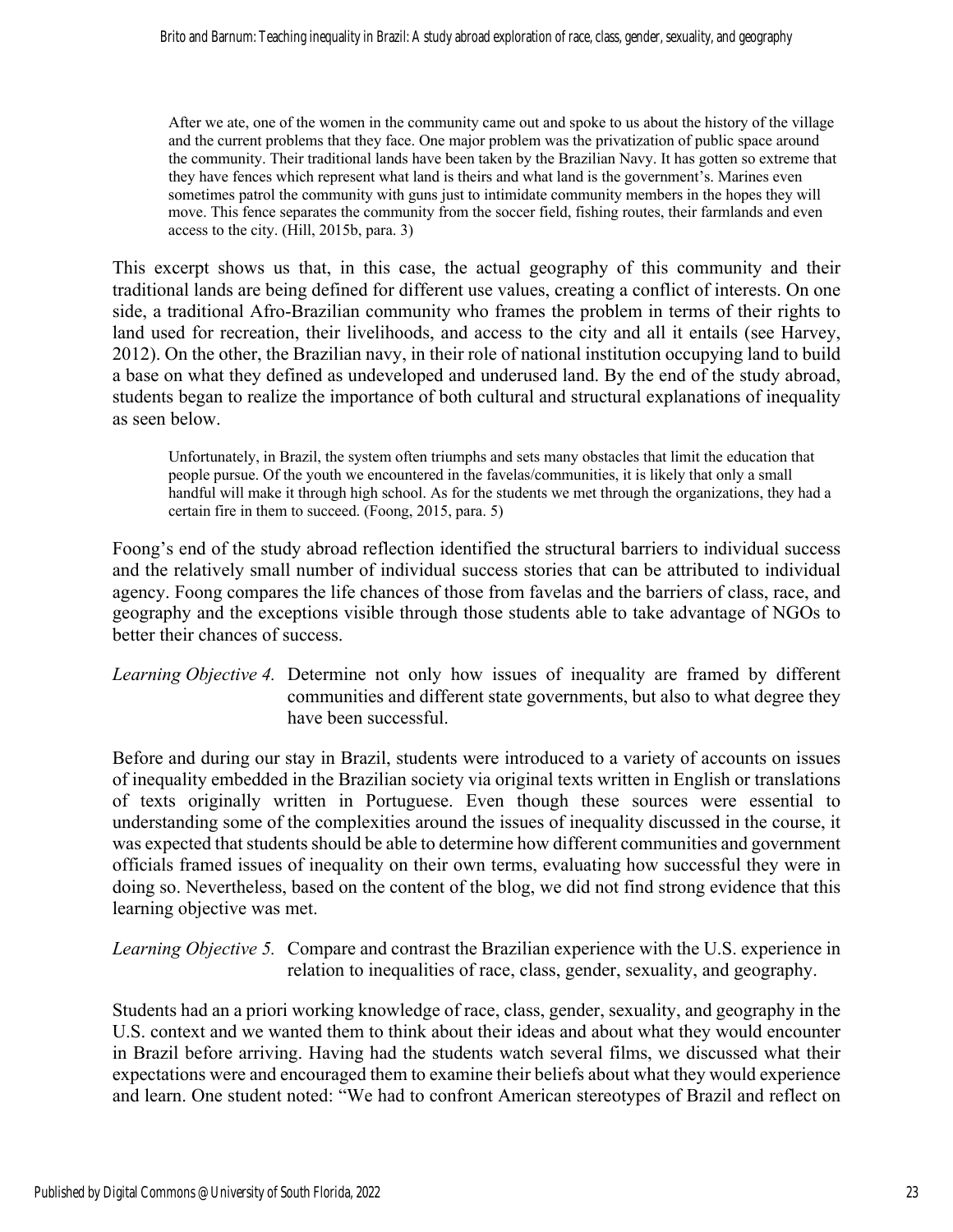how they aligned with our experiences" (Pineda, 2015, para. 3). After spending time in Brazil, they began to acquire knowledge of how these concepts are experienced in specific contexts.

In asking students to compare and contrast the differences and similarities of the experiences of inequalities in the Brazilian and U.S. contexts, we wanted them to be able to identify both shared struggles and the specifics of different environments and contexts. They began to pull from their own experiences and interpreted them with deeper meaning. Heredia (2015b) links his experience in Brazil with that of his mother, exploring two different experiences of cultural collision.

While we were at an indoor mall [...] I handed the cashier worker a 50 reais bill, and for the next five minutes we were stuck in a game of hand gestures and eye contact. It seemed to me that I had given him the wrong amount money, but he couldn't tell me what was wrong in English, and I couldn't ask him anything in Portuguese. [. . .] that instance of linguistic barrier was shocking for me. I felt disempowered in my inability to communicate, and most importantly, it reminded me of my mother, a Dominican immigrant who has lived in the United States for over fifteen years. Despite how long she's lived in a mostly Englishspeaking country, Spanish still dominates her tongue, and she often needs help expressing herself effectively in English. In that moment, I hurt because I thought of all the instances she's been stuck in similar situations, at a supermarket buying groceries or at a doctor's appointment and I felt how isolating it must be, to navigate public spaces without words. (Heredia, 2015b, para. 3)

Heredia's (2015b) excerpt is evidence of how students connected personal life events with the experiences they were having in Brazil. They were also reminded of the different ways they are also affected by the consequences of the different types of inequality in their home country. In another example, Yazzie (2015), a student from the Navajo Nation, after visiting the Museum of the Indian in Rio, expressed the sense of connection she felt after speaking with a Native Brazilian and seeing the parallels between their experiences and struggles as First Peoples. Later, after visiting the São Paulo Indian Museum, Yazzie included herself as a member of this community when discussing the experience of Native Brazilian people by noting "our very strong sense of community and our love to laugh" (Yazzie, 2015, para. 4). In this phrase, she expressed not just an idea of belonging, but an awareness of a unified people. In another example, Heredia (2015b) compared his experiences and dreams as a Dominican boy growing up in the United States with those of Max (pseudonym), a boy we met during one of our visits to a favela in Rio de Janeiro:

I was struck by Max's dreams because I was once a Dominican brown boy with curly hair, skin too close to ribs, and similar dreams that were beyond what was expected of my circumstances. Through a sequence of fortunate events and amazing people, I was able to immigrate to the United States, and a decade later, to attend a private college that provides resources for me to pursue my passion for writing. I felt angry when I thought of all the obstacles standing in his way, and the ways in which Brazilian society's structure promises that most boys like Max would never make it out of their communities. (Heredia, 2015b, para. 7)

By asking students to compare and contrast, we were asking them to pull from their own experiences and their own previous knowledge base. One of the main ways this occurred during the daily debriefings was by keeping up to date on events in the United States such as the Black Lives Matter Movement and comparing it to the Black Movement in Brazil.

What Flavia [Rios (class lecture, June 9, 2015)] presented to the group relates to what is happening in the U.S where there are Black social movements happening to demand the same things that Black Brazilians are fighting for. This illusion of a racial democracy in Brazil is being exposed right before my eyes as I see the similarities between what is happening in Brazil and what is going on at home in the U.S. These movements are important and need to happen in order for there to be change. (Robb, 2015, para. 5)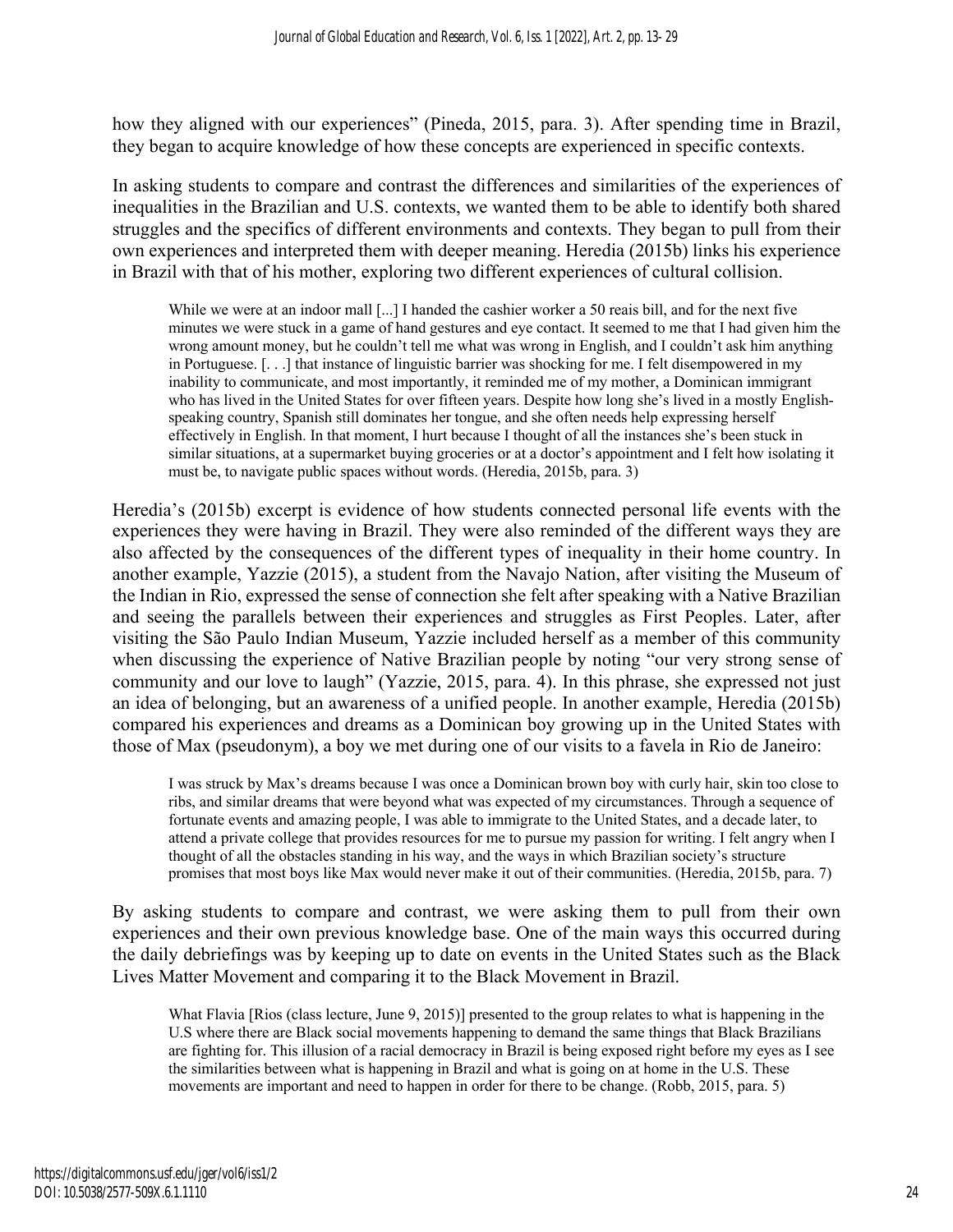By being able to link what they experienced and learned in Brazil to struggles in the United States, students were empowered to think about transformative change in society. In writing about race, class, gender, sexuality, and geography, students were able to make the connections between physical environments and social boundaries in Brazil and the United States, identifying how inequality can take differing yet similar forms in different circumstances. Although it is difficult to state how many of our student-teachers reached the learning goals of the course, we feel that all met some goals, and that most met many. Student-teachers helped other student-teachers reach the goals as they engaged in knowledge and knowledge building as a collective act.

#### **Conclusion**

This paper addressed how we applied some of the principles of critical pedagogy (Freire, 1989) to plan and teach the course *Inequality in Brazil: A study abroad exploration of race, class, gender, sexuality, and geography* during a five-week summer study abroad program for undergraduates at Dickinson College. We explained how the course was designed and implemented, and evaluated how our learning objectives were met based on student writing.

Using Paulo Freire's (1989) Pedagogy of the Oppressed as a framework to understanding issues of inequality in Brazil was crucial. It helped us better understand the historical and social factors that influence the existence of the various types of inequality covered in the course as well as the different ways people have resisted these problems. Embracing critical pedagogy also required all of us to challenge and resignify our institutional roles. In other words, it would not be possible for our students to become student-teachers if we were not willing to become teacher-students. Understanding and practicing this principle was necessary to build a learning community where students felt their knowledge and experiences mattered.

We led eleven students through the three cities of Rio de Janeiro, São Paulo, and Salvador. For five weeks, we usually had two scheduled events each day. This was challenging and exhausting for both the students and us and we would suggest more scheduled downtime for everyone to recharge their batteries. Although it was an exhausting experience, it was also energizing for our students and us.

Another challenge of teaching a study abroad course was the "balance between the experiential and the academic" (Atkinson & Lowney, 2016, p. 67). Also of concern was how we as educators develop meaningful learning experiences for learners—both traditional students and community members—so that they can learn and put into practice the *sociological imagination* of C. Wright Mills (2000). Camacho (2016) raised a similar issue by asking "how can one fully experience the high impact of cross-cultural understanding that comes with international exchange in a timeframe that feels more like a vacation?" (p. 9). She answered that there is "value in comparative scope" (p. 9). From our perspective, and from what we have heard from students, the Brazil program was a success. As professors, being able to have discussions on readings related to theory and empirical evidence—and then to have the students physically in the spaces we were talking about—was an amazing pedagogical experience.

The nature of traveling and remaining open to unplanned opportunities for educational experiences was something we actively cultivated among the students. Two examples stand out. Several students made friends with people in the hostels where we stayed. In one of them, a student asked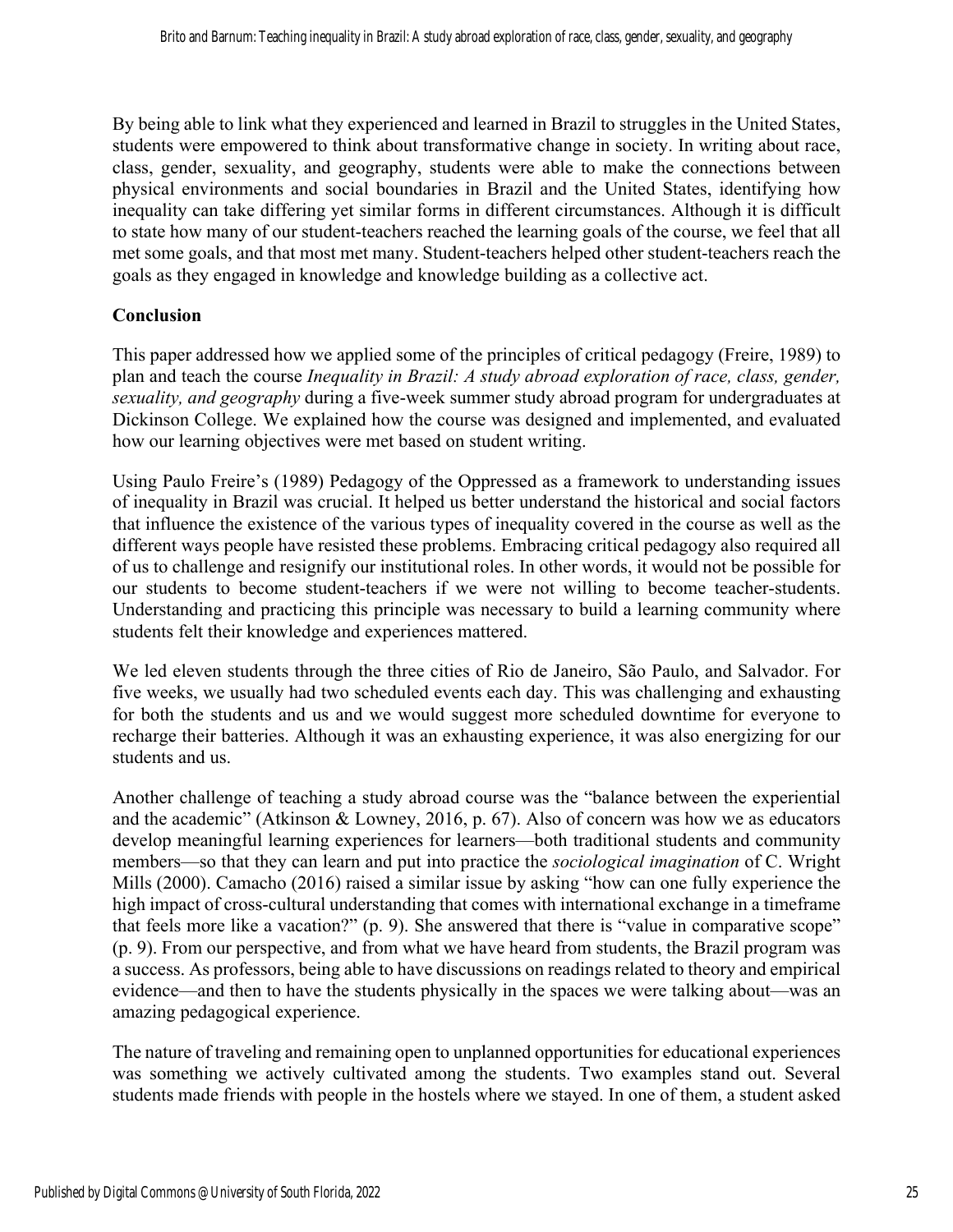our permission to loan the reading packet to someone who was interested in what we were studying so that they could make a copy. The student was then able to use the course as a means to take on the role of a student-teacher (Freire, 1989) outside of our course and to teach what they had learned. In a second example, a couple of students met Kiran Sirah, the President of the International Storytelling Center in Jonesborough, Tennessee, and who was in Brazil working on issues of storytelling as a means of addressing violence within poor communities. The students approached us and asked if he could address us during one of our group sessions. This impromptu talk gave students a completely new perspective on how to address issues of inequality through stories, which fit in well with our overall goals and objectives.

Language barriers provided difficulty for students to get into deeper conversations and connect with people. We did our best to seek out English speakers or to serve as Portuguese-English interpreters when needed, but that meant that students and community members were not able to directly communicate. Students did engage with English speakers when possible. Also, those who knew Spanish were better able to communicate with monolingual Portuguese speakers. However, even the language barrier held learning potential, as seen in Heredia's (2015b) reflection above.

Our general goal for the class was to create a study abroad experience that engaged students with the subject matter of inequality in Brazil while simultaneously empowering them through a Freirean pedagogy to become student-teachers. And in that process of becoming, we expected them to take ownership of their educational experience. This goal was met: Students brought their own experiences and shared them, and as they felt comfortable in bringing others into the class, they began creating part of the curriculum. The blog also gave students the power to use language to reach others and to see their learning experiences not as something solely for themselves but as something to share and to teach others. The course Inequality in Brazil was meaningful not only to our students but also to the many community groups and individuals we met and who shared their lives and experiences with us, further engaging in our community of teacher-students and student-teachers.

# **References**

- Acker, D. (2007). The world awaits: Globalizing U.S. education. *About Campus, 12*(5), 30–32. https://doi.org/10.1002/abc.230
- Anderson, L. W., & Krathwohl, D. R. (Eds.). (2001). *A taxonomy for learning, teaching, and assessing: A revision of Bloom's taxonomy of educational objectives*. Longman.
- Atkinson, M., & Lowney, K. (2016). *In the trenches: Teaching and learning sociology.* W.W. Norton and Company.
- Barnum, A., & Illara J. (2016). Teaching issues of inequality through a critical pedagogy of place. *Journal of Sustainability Education*, *25*(11), 1-8.
- Bloom, B., & Englehart, M. (1956). *Taxonomy of educational objectives: The classification of educational goals. Handbook I: Cognitive domain*. Longmans.
- Brazilian Institute of Geography and Statistics. (2011). *Censo demográfico 2010: Características da população e dos domicílios* [2010 Demographic census: Characteristics of the population and households] [Data set]. Brazilian Institute of Geography and Statistics. http://www.censo2010.ibge.gov.br
- Camacho, M. M. (2016). *Teaching around the world: Sociology on the semester at sea ship*. American Sociological Association. https://www.asanet.org/news-events/footnotes/mar-apr-2016/features/teaching-around-worldsociology-semester-sea-ship
- Christiansen, L., & Fischer, N. (2010). Teaching urban sociology and urban sustainability on two feet, two wheels, and in three cities: Our experience teaching sustainable cities in North America. *Teaching Sociology, 38*(4), 301-313. https://doi.org/10.1177/0092055X10380669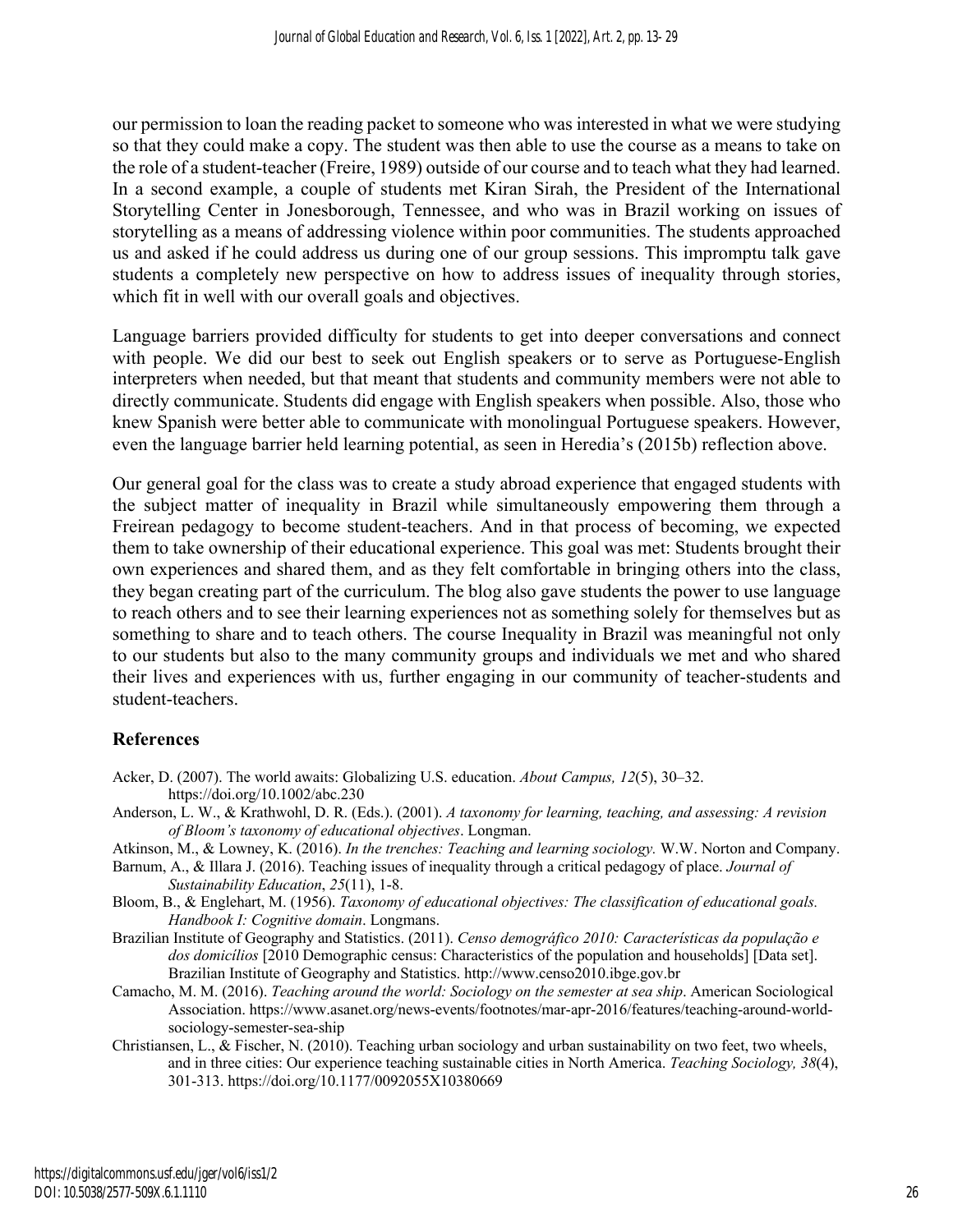- Dos Santos, S. A., & Anya, O. C. (2006). Who is black in Brazil? A timely or a false question in Brazilian race relations in the era of affirmative action? *Latin American Perspectives, 33*(4), 30-48.
- Estrada, E. (2015, June 24). Town of resistance: Cachoeira. *Dickinson Blogs.*  http://blogs.dickinson.edu/inequalityinbrazil/2015/06/24/town-of-resistance-cachoeira/
- Fobes, C. (2005). Taking a critical pedagogical look at travel-study abroad: "A classroom with a view" in Cusco, Peru. *Teaching Sociology, 33*(2), 181-194. https://doi.org/10.1177/0092055X0503300205
- Foong, J. (2015, June 25). Dichotomies and intersectionality: System vs. people. *Dickinson Blogs.*  http://blogs.dickinson.edu/inequalityinbrazil/2015/06/25/dichotomies-and-intersectionality-system-vspeople/
- Freire, P. (1985). *Politics of education: Culture, power, and liberation*. Bergin and Garvey.
- Freire, P. (1989). *Pedagogy of the oppressed*. (M. B. Ramos, Trans.). Continuum Publishing Company. (Original work published 1968)
- Freire, P. (2006). *Conscientização: Teoria e prática da libertação: Uma introdução ao pensamento de Paulo Freire* [Conscientização: Theory and praxis of liberation: An introduction to Paulo Freire's thinking] (3rd ed.). Centauro Editora.
- Freire, P., & Macedo, D. (1987). *Literacy: Reading the word and the world*. Bergin and Garvey.
- Harvey, D. (2012). *Rebel cities: From the right to the city to the urban revolution*. Verso.
- Heredia, A. (2015a, June 14). Cities, storytelling, and the power of representation. *Dickinson Blogs.*  http://blogs.dickinson.edu/inequalityinbrazil/2015/06/14/484/
- Heredia, A. (2015b, June 24). Stay open, remain sensitive. *Dickinson Blogs.*  http://blogs.dickinson.edu/inequalityinbrazil/2015/06/24/stay-open-remain-sensitive/
- Hill, R. (2015a, June 9). Brazilian orgulho [Brazilian Pride]. *Dickinson Blogs.*  http://blogs.dickinson.edu/inequalityinbrazil/2015/06/09/orgulho-brazilian/
- Hill, R. (2015b, June 21). Quilombo: Runaway slave village. *Dickinson Blogs.*  http://blogs.dickinson.edu/inequalityinbrazil/2015/06/21/quilombo-runaway-slave-village-2/
- Hill, R., & Estrada, E. (2015, June 1). Beauty beneath the struggle. *Dickinson Blogs.*  http://blogs.dickinson.edu/inequalityinbrazil/2015/06/01/beauty-beneath-the-struggle/
- Hooks, B. (1994). *Teaching to transgress: Education as the practice of freedom*. Routledge.
- Huish, R., & Tiessen, R. (2014). *Globetrotting or global citizenship? Perils and potential of international experiential learning*. University of Toronto.
- Kaufman, P. (2002). *Critical pedagogy in the sociology classroom*. American Sociological Association.
- Kolb, D. A. (1984). *Experiential learning as the source of learning and development*. Prentice Hall.
- Kolb, D. A. (2013). Experiential learning theory and learning styles. In E. H. Kessler (Ed.), *Encyclopedia of management theory* (pp. 276-279). Sage.
- Lie, J. (1995). American sociology in a transnational world: Against parochialism. *Teaching Sociology, 23*(2), 136- 144.
- Lou, K. H., Paige, R. M., & Vande Berg, M. (2012). *Student learning abroad: What our students are learning, what they're not, and what we can do about it*. Stylus
- Lutterman-Aguilar, A., & Gingerich, O. (2002). Experiential pedagogy for study abroad: Educating for global citizenship. *Frontiers: The Interdisciplinary Journal of Study Abroad*, *8*(1), 41–82.
- Marc, V. (2019). Rethinking the meaning of study abroad programs: The learning experiences of two female Gambian students in Taiwan. *Journal of Global Education and Research, 3*(1), 37-57. https://www.doi.org/10.5038/2577-509X.3.1.1028
- Martin, W. G. (1996). Toward a 'global' curriculum and classroom: Contrasting comparative- and world-historical strategies. *Teaching Sociology, 24*(2), 135-147.
- McKinney, K., Howery, C., Strand, K., Kain, E., & Berheide, C. W. (2004). *Liberal learning and the sociology major updated: Meeting the challenge of teaching sociology in the twenty-first century*. American Sociological Association.
- http://www.asanet.org/sites/default/files/savvy/documents/teaching/pdfs/Lib\_Learning\_FINAL.pdf McSeed, K. (2015, June 6). The growing consciousness of sexuality. *Dickinson Blogs.*
- http://mosaics.dickinson.edu/brazil2015/2015/06/09/the-growing-consiousness-of-sexuality/
- Mills, C. W. (2000). *The sociological imagination* (40th ed.). Oxford University
- Pineda, J. (2015, May 27). Diving into Brazilian culture. *Dickinson*

*Blogs.*http://blogs.dickinson.edu/inequalityinbrazil/2015/05/27/diving-into-brazilian-culture/

Pipia, A., & Loudenback, T. (2016, September 24). *The 20 best colleges for studying abroad*. Business Insider. http://www.businessinsider.com/best-colleges-for-study-abroad-2016-9/#20-university-of-delaware-1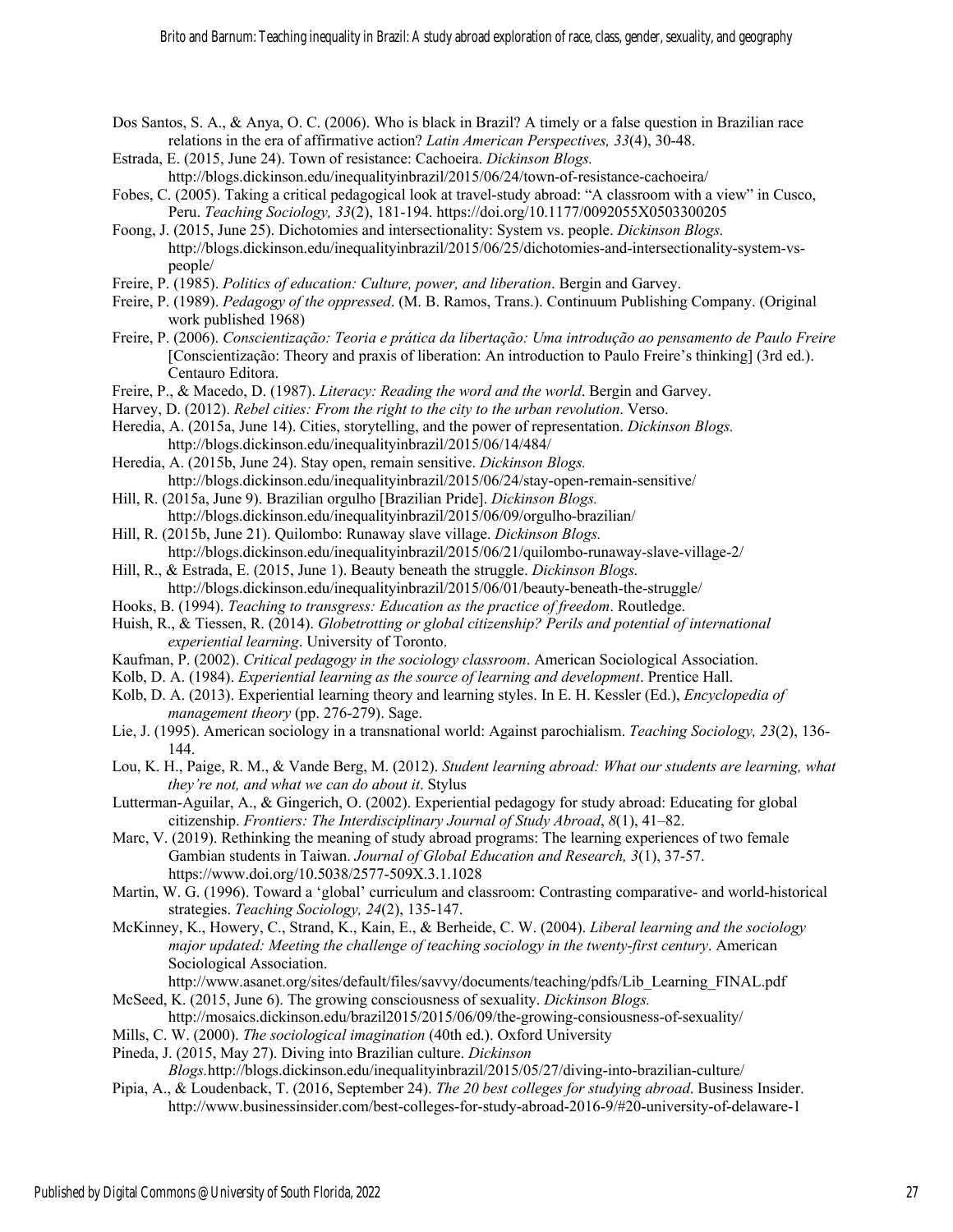Pulz, M. (2015, May 26). Christ the redeemer. *Dickinson Blogs.* 

http://blogs.dickinson.edu/inequalityinbrazil/2015/05/26/christ-the-redeemer/

- Robb, P. (2015, June 10). They come in waves: Social movements in Brazil. *Dickinson Blogs.*  http://blogs.dickinson.edu/inequalityinbrazil/2015/06/10/they-come-in-waves-social-movements-in-brazil/
- Rodriguez, E. (2015, June 27). Voce pode se identificar como LGBTQ na Bahia? [Can you identify yourself as LGBTQ in Bahia?]. *Dickinson Blogs.* http://blogs.dickinson.edu/inequalityinbrazil/2015/06/27/voce-podeidentificar-como-lgbtq-no-bahia/
- Sohoni, D., & Petrovic, M. (2010). Teaching a global sociology: Suggestions for globalizing the U.S. curriculum. *Teaching Sociology, 38*(4), 287-300.
- Syniec, A. (2015, June 12). The movement of ideas: Education and immigration. *Dickinson Blogs.*  http://blogs.dickinson.edu/inequalityinbrazil/2015/06/12/the-movement-of-ideas-education-andimmigration/

Telles, E. E. (2004). *Race in another America: The significance of skin color in Brazil*. Princeton University

Wagenaar, T., & Subedi, J. (1996). Internationalizing the curriculum: Study in Nepal. *Teaching Sociology, 24*(3), 272-283.

Yazzie, R. (2015, June 12). Recognizing the silenced. *Dickinson Blogs.*  http://blogs.dickinson.edu/inequalityinbrazil/2015/06/12/recognizing-the-silenced/

#### **Appendix A: List of Films and Reading Assignments**

#### *Pre-Travel*

- Bendetson, B. (Writer), & Moore, S. D. (Director). (2002, March 31). Blame it on Lisa (Season 13, Episode 15) [TV series episode]. In J. L. Brooks, M. Groening, A. Jean & S. Simon . (Executive Producers), *The Simpsons*. Twentieth Century Fox.
- Diaz, P. (Director). (2010). *The end of poverty? Think again* [Film]*.* Cinema Libre Studio.
- Freire, P. (1989). *Pedagogy of the oppressed*. (M. B. Ramos, Trans.). Continuum Publishing Company. (Original work published 1968)
- Gates Jr., H. L. (Writer), & Pollack, R. (Director). (2011, May 3). Brazil, a racial paradise? (Season 1, Episode 3) [TV series episode]. In H. L. Gates Jr. (Executive Producer), *Black in Latin America with Henry Louis Gates, Jr*. Public Broadcast Service.
- Murat, L. (Director). (2006). *Olhar estrangeiro* [The foreign eye][Film]*.* Riofilme.

#### *During Travel*

- Barchfield, J. (2014, September 15). Brazil's indigenous seek out city, end up in slums. *The Sun Diego Union Tribune.* http://www.sandiegouniontribune.com/sdut-brazils-indigenous-seek-out-city-end-up-in-slums-2014sep15-story.html.
- Caldeira, T. (2005). Fortified enclaves: The new urban segregation. In J. Lin, & C. Mele (Eds.), *The urban sociology reader* (pp. 327-335). Routledge.
- Golash-Boza, T. M. (2015). Race and racism in Brazil. In T. M. Golash-Boza (Ed.), *Race and racisms: A critical approach* (pp. 433-439). Oxford University.
- Goldstein, D. (2013). *Laughter out of place: Race, class, violence, and sexuality in a Rio shantytown.* University of California.
- Green, J. (1999). Introduction. In J. Green (Ed.), *Beyond carnival: Male homosexuality in twentieth-century Brazil*  (pp. 1-16). University of Chicago.
- Harvey, D. (2008). The right to the city. *New Left Review, 6*(1), 23-40.
- Harvey, D. (2010). The city in a globalizing world. In C. Lemert (Ed.), *Social theory: The multicultural and classic readings* (4th ed.) (pp. 616-620). Westview.
- Lopes, N. 2004. African religions in Brazil, negotiation, and resistance: A look from within. *Journal of Black Studies, 34*(6), 838-860.
- Neuwirth, R. (2005). Rio de Janeiro: City without titles. In R. Neuwirth (Ed.), *Shadow cities: A billion squatters, a new urban world* (pp. 25-65). Routledge.
- Parenti, C. (2011). Rio's agony: From extreme weather to "planet of slums." In C. Parenti (Ed.), *Tropic of chaos: Climate change and the new geography of violence* (pp. 157-178). Nation Books.